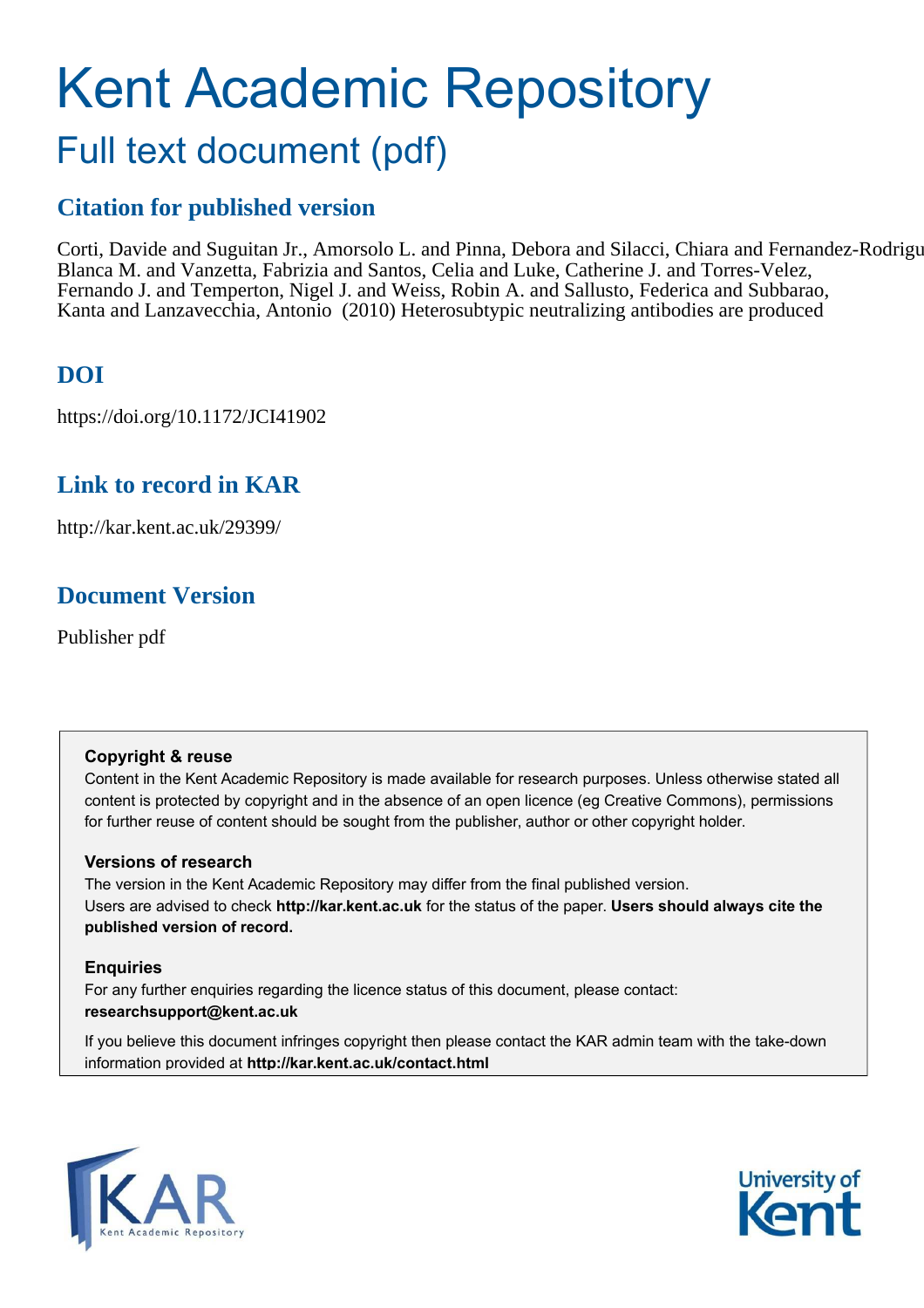



## Heterosubtypic neutralizing antibodies are produced by individuals immunized with a seasonal influenza vaccine

Davide Corti,1 Amorsolo L. Suguitan Jr.,<sup>2</sup> Debora Pinna,1 Chiara Silacci,1 Blanca M. Fernandez-Rodriguez,<sup>1</sup> Fabrizia Vanzetta,<sup>1</sup> Celia Santos,<sup>2</sup> Catherine J. Luke,<sup>2</sup> Fernando J. Torres-Velez, ${}^{3}$  Nigel J. Temperton, ${}^{4}$  Robin A. Weiss, ${}^{4}$  Federica Sallusto, ${}^{1}$ Kanta Subbarao,<sup>2</sup> and Antonio Lanzavecchia<sup>1</sup>

1 Institute for Research in Biomedicine, Bellinzona, Switzerland. <sup>2</sup>Laboratory of Infectious Diseases and <sup>3</sup>Comparative Medicine Branch, NIAID, NIH, Rockville, Maryland, USA. <sup>4</sup>MRC/UCL Centre for Medical Molecular Virology, Division of Infection and Immunity, University College London, London, United Kingdom.

**The target of neutralizing antibodies that protect against influenza virus infection is the viral protein HA. Genetic and antigenic variation in HA has been used to classify influenza viruses into subtypes (H1–H16). The neutralizing antibody response to influenza virus is thought to be specific for a few antigenically related isolates within a given subtype. However, while heterosubtypic antibodies capable of neutralizing multiple influenza virus subtypes have been recently isolated from phage display libraries, it is not known whether such antibodies are produced in the course of an immune response to influenza virus infection or vaccine. Here we report that, following vaccination with seasonal influenza vaccine containing H1 and H3 influenza virus subtypes, some individuals produce antibodies that cross-react with H5 HA. By immortalizing IgG-expressing B cells from 4 individuals, we isolated 20 heterosubtypic mAbs that bound and neutralized viruses belonging to several HA subtypes (H1, H2, H5, H6, and H9), including the pandemic A/California/07/09 H1N1 isolate. The mAbs used different VH genes and carried a high frequency of somatic mutations. With the exception of a mAb that bound to the HA globular head, all heterosubtypic mAbs bound to acid-sensitive epitopes in the HA stem region. Four mAbs were evaluated in vivo and protected mice from challenge with influenza viruses representative of different subtypes. These findings reveal that seasonal influenza vaccination can induce polyclonal heterosubtypic neutralizing antibodies that cross-react with the swine-origin pandemic H1N1 influenza virus and with the highly pathogenic H5N1 virus.**

#### **Introduction**

The HA is the major glycoprotein of influenza virus that mediates binding to cell surface sialic acid through the globular head domain (HA1) and the subsequent pH-dependent entry through endosomal fusion (1). Sixteen subtypes of HA that share between 40% and 60% amino acid sequence identity have been identified so far and have been clustered in 2 phylogenetic groups: group 1 (H1, H2, H5, H6, H8, H9, H11, H12, H13, and H16) and group 2 (H3, H4, H7, H10, H14, and H15) (2). The globular head is subject to continuing genetic evolution with amino acid substitutions in antibody-combining sites known as antigenic drift, while the structure of the stem region, which is primarily contributed by the HA2 domain, is more conserved (3, 4).

The globular head is the major target of neutralizing antibodies that inhibit virus binding to target cells and are classically detected by the hemagglutination inhibition assay (HAI). Distinct antigenic sites have been mapped mainly on the globular head using sequence information from naturally occurring and laboratory-selected antigenic variants (5–9). Less is known about the antigenic sites in the stem region. The first identified mAb (mAb C179) that binds to

**Citation for this article:** *J Clin Invest.* 2010;120(5):1663–1673. doi:10.1172/JCI41902.

this region was isolated from an immunized mouse and showed a remarkable breadth of reactivity, being able to neutralize H1, H2, and H5 viruses by blocking membrane fusion (10–12). More recently, 2 groups described several heterosubtypic neutralizing mAbs isolated from phage display libraries that were either synthetic (13) or derived from immune donors (14). These mAbs utilize the *VH1-69* germline sequence and bind to a conserved epitope in the HA stem region that is present in group 1 but not in group 2 influenza A subtypes. Crystallization studies revealed that the 2 most potent phage-derived mAb antibodies, CR6261 (15) and F10 (13), bind to a highly conserved helical region in the membrane proximal stem. Remarkably, the mAb contact residues are in the H chain CDR1 and CDR2, while the HCDR3 and the L chain do not contribute to antigen binding. The almost exclusive contribution of *VH1-69* in its germline configuration to antibody binding is unprecedented and implies that a large fraction, up to 10%, of the human naive B cell repertoire (16) would be capable of responding to this conserved influenza epitope. This finding therefore raises the question of whether such antibodies are generated during the immune response to influenza virus infection or vaccination (17).

In this study, we investigated the human heterosubtypic antibody response following seasonal influenza vaccination. We report that some, but not all, individuals produced serum IgG antibodies that cross-reacted with the H5 hemagglutinin. By immortalizing memory B cells from these individuals, we isolated a panel of 20 heterosubtypic neutralizing mAbs that were characterized for their V gene usage, epitope specificity, and neutralizing activity in vitro and in vivo.

**Authorship note:** Davide Corti and Amorsolo L. Suguitan Jr. contributed equally to this work.

**Conflict of interest:** A. Lanzavecchia is the scientific founder of Humabs LLC, a company that develops human antibodies for treatment of infectious diseases. D. Corti and F. Vanzetta are currently employees of Humabs. A. Lanzavecchia and F. Sallusto hold shares in Humabs, and R.A. Weiss is consultant.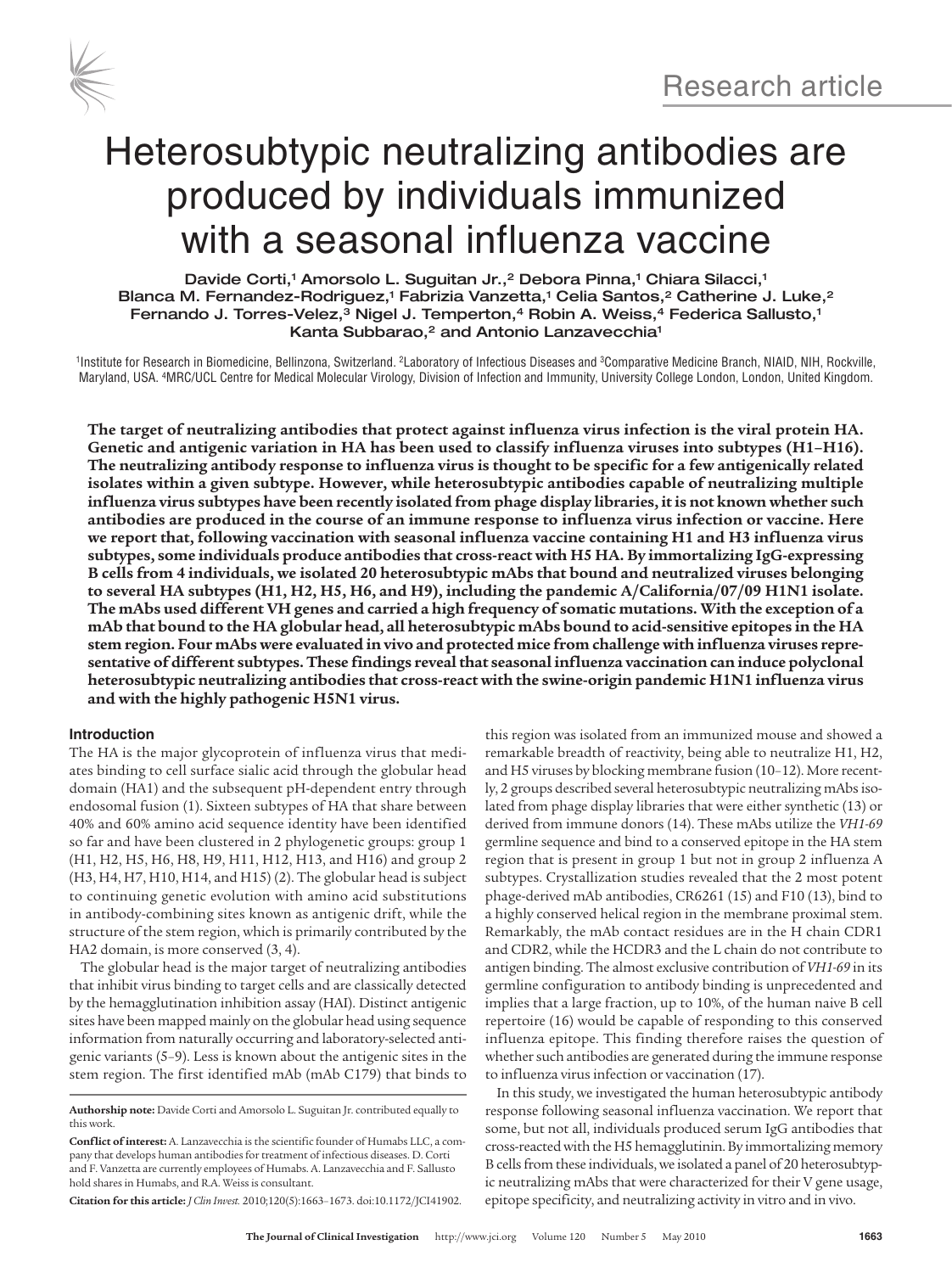#### research article



#### **Figure 1**

Vaccine-binding and H5 pseudotype-neutralizing antibodies in plasma samples collected before and after seasonal influenza vaccination. Volunteers (A to X) were immunized with seasonal influenza vaccine in 2 consecutive seasons. Plasma and PBMC samples were collected before and 2 weeks after vaccination. (**A** and **B**) Vaccine-specific IgG was measured in plasma by ELISA using the homologous vaccine as antigen. Reciprocal EC<sub>50</sub> values before (white bars) and after vaccination (black bars) in 2007 (A) and 2008 seasons (B) are shown. (**C** and **D**) H5-specific neutralizing titers were measured in the same plasma samples by a pseudotyped neutralization assay against an H5 pseudovirus (A/VN/1194/04). Reciprocal ID<sub>50</sub> values before (white bars) and after vaccination (black bars) in 2007 (C) and 2008 (D) are shown. (**E** and **F**) Correlation between the increase of vaccine binding titers (**E**) and H5-neutralizing titers (**F**) following vaccination in 2007 (x axis) and 2008 (y axis) in the 9 donors that received the seasonal influenza vaccine for the 2 consecutive years.

#### **Results**

*Heterosubtypic neutralizing antibodies are produced in response to seasonal influenza vaccination*. Twenty-four healthy volunteers were immunized with trivalent inactivated influenza vaccine (6 in fall 2007, 9 in fall 2008, and 9 in the 2 consecutive seasons). The composition of the 2007 northern hemisphere vaccine included A/Solomon Islands/3/06 (H1N1), A/Wisconsin/67/05 (H3N2), and B/Malaysia/2506/04, while the 2008 vaccine contained A/Brisbane/59/07 (H1N1), A/Brisbane/10/07 (H3N2), and B/Florida/4/06. Plasma and mononuclear cells were collected before and 2 weeks after vaccination, a timing that corresponds to the peak of the expansion of vaccine-specific B cells (18).

With a single exception, all donors had detectable ELISA titers of vaccine-specific IgG antibodies before vaccination, and the titers increased after vaccination, although to different extents in different individuals (Figure 1, A and B). The same plasma samples were also tested for their capacity to neutralize pseudoviruses expressing the HA from A/Viet Nam/1194/04 (H5N1) (Figure 1, C and D). Remarkably, H5-neutralizing activity was already detectable in some prevaccination sera and increased markedly following vaccination, reaching in some individuals  $ID_{50}$  titers as high as 1:20,000. All plasma samples failed to neutralize a VSV-G pseudovirus

 $(ID<sub>50</sub> < 1:100; data not shown), indicating that the neutralizing$ response was H5 specific. The neutralizing activity was present in the IgG fraction and was lost following IgG depletion (Supplemental Figure 1; supplemental material available online with this article; doi:10.1172/JCI41902DS1). Interestingly, in the 9 individuals who were vaccinated in the 2 consecutive seasons, there was a significant correlation (r<sup>2</sup> = 0.70) in the magnitude of the H5-neutralizing antibody response measured in 2007 and 2008 (Figure 1F), while there was no correlation in the magnitude of the vaccinespecific response (Figure 1E). Although we cannot formally exclude priming of naive B cells, these findings strongly suggest that some individuals have memory B cells specific for epitopes shared by the seasonal vaccine and an unrelated H5 HA and that these B cells can be recalled by antigenically different vaccines.

To estimate the frequency of vaccine-specific and H5–cross-reactive memory B cells, we polyclonally stimulated PBMCs collected before and after vaccination under limiting dilution conditions, as previously described (18), and tested the 10-day culture supernatants for the presence of vaccine binding and H5-neutralizing antibodies (Supplemental Table 1). In the 3 donors tested (B, F, and J), vaccine-specific B cells increased from 3,000–15,000 to 60,000–420,000 cells per million IgG<sup>+</sup> B cells following vaccina-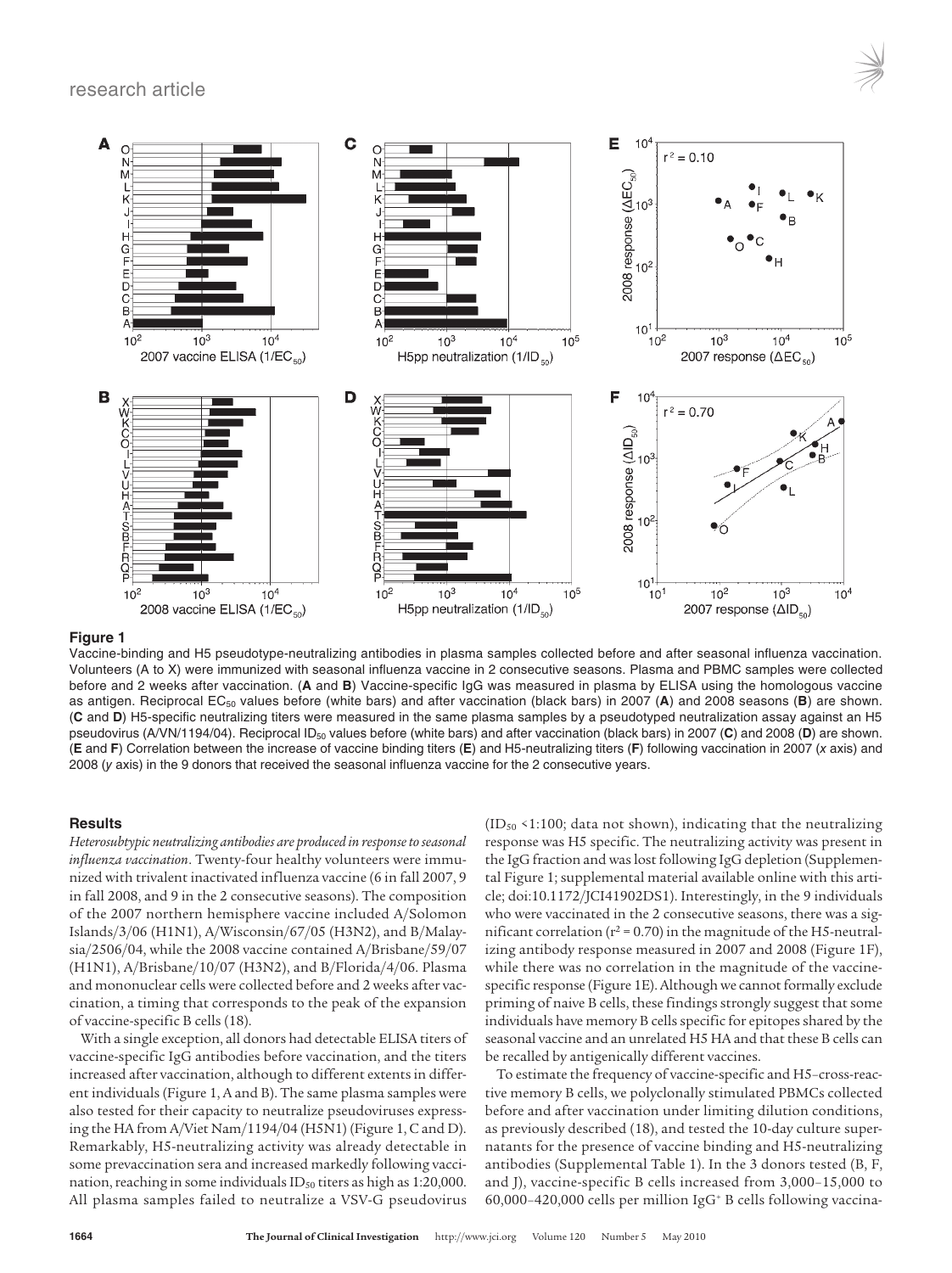| Table 1                                                    |  |
|------------------------------------------------------------|--|
| Binding properties of a panel of heterosubtypic human mAbs |  |

| $EC_{50}$ ( $\mu$ g/ml) against indicated virus |                 |                |                |                |                          |                          |                          | <b>Staining of H5</b><br>transfectants | % competition<br>with mAbs |        |              |
|-------------------------------------------------|-----------------|----------------|----------------|----------------|--------------------------|--------------------------|--------------------------|----------------------------------------|----------------------------|--------|--------------|
| mAb                                             | <b>H1 TEX99</b> | <b>H1 SI06</b> | <b>H5 VN04</b> | <b>H5 IN05</b> | <b>H9 HK99</b>           | <b>H3 WY03</b>           | <b>H7 NE03</b>           | <b>Untreated</b>                       | <b>Acid-treated</b>        | C179   | <b>FLD21</b> |
| FB15b                                           | 0.046           | 1.381          | 0.929          | 8.013          |                          |                          |                          | $\ddot{}$                              | —                          | 100    | $<$ 20       |
| <b>FB54</b>                                     | 0.018           | 0.186          | 0.023          | 38.707         | 2.565                    |                          | —                        | $^{+}$                                 | —                          | 100    | $<$ 20       |
| <b>FB75</b>                                     | 0.023           | 0.14           | 0.022          | 0.06           |                          |                          | -                        | $+$                                    | -                          | 100    | $<$ 20       |
| <b>FB79</b>                                     | 0.021           | 0.735          | 0.023          | 4.406          | 53.081                   |                          | —                        | $^{+}$                                 | —                          | 100    | $<$ 20       |
| FB110                                           | 0.13            | 1.592          | 0.044          | 0.01           |                          |                          |                          | $^{+}$                                 | —                          | 100    | $<$ 20       |
| <b>FB118</b>                                    | 0.105           | 0.196          | 0.058          | 0.49           | 1.401                    |                          | —                        | $^{+}$                                 | —                          | 100    | $<$ 20       |
| FB139                                           | 0.06            | 1.384          | 0.033          | 0.163          | 0.066                    |                          |                          | $^{+}$                                 | —                          | 100    | $<$ 20       |
| <b>FB177</b>                                    | 0.07            | 0.534          | 0.014          | 0.246          | $\overline{\phantom{0}}$ | $\qquad \qquad$          | $\qquad \qquad -$        | $^{+}$                                 | —                          | 100    | $<$ 20       |
| <b>FB179</b>                                    | 0.095           | 0.667          | 1.944          | 11.805         | 0.138                    |                          |                          | $+$                                    | —                          | 100    | $<$ 20       |
| <b>FB186</b>                                    | 0.048           | 0.53           | 0.065          | 44.191         | $\overline{\phantom{0}}$ | -                        | $\overline{\phantom{m}}$ | $^{+}$                                 | —                          | 100    | $<$ 20       |
| FC <sub>1</sub> c                               | 0.014           | 0.291          | 0.01           | 0.035          | —                        | $\overline{\phantom{0}}$ |                          | $^{+}$                                 | —                          | 100    | $<$ 20       |
| FC <sub>6</sub>                                 | 0.066           | 1.469          | 0.157          | 0.72           | 0.15                     |                          |                          | $^{+}$                                 | —                          | 100    | $<$ 20       |
| <b>FC41</b>                                     | 0.027           | 0.545          | 0.031          | 0.264          | 0.034                    |                          |                          | $^{+}$                                 | —                          | 100    | $<$ 20       |
| FE9b                                            | 0.024           | 0.841          | 0.043          | 0.087          | 8.693                    |                          |                          | $^{+}$                                 | —                          | 100    | $<$ 20       |
| FE <sub>17</sub>                                | 0.033           | 0.058          | 0.117          |                | $\overline{\phantom{0}}$ |                          |                          | $^{+}$                                 | $^{+}$                     | $<$ 20 | 100          |
| <b>FE25</b>                                     | 0.048           | 2.962          | 0.105          | 0.496          | 0.068                    |                          | —                        | $+$                                    | —                          | 100    | $<$ 20       |
| <b>FE43</b>                                     | 0.013           | 0.206          | 0.029          | 4.544          | 0.307                    |                          |                          | $^{+}$                                 | —                          | 100    | $<$ 20       |
| <b>FE53</b>                                     | 0.015           | 0.375          | 0.015          | 0.084          | 0.014                    |                          |                          | $+$                                    | —                          | 100    | $<$ 20       |
| <b>FE54</b>                                     | 0.02            | 1.939          | 0.022          | 0.089          | 0.047                    |                          | $\qquad \qquad -$        | $+$                                    | —                          | 100    | $<$ 20       |
| <b>FG20</b>                                     | 0.128           | 7.276          | 0.582          | 3.99           |                          |                          |                          | $^{+}$                                 |                            | 100    | $<$ 20       |
| FC <sub>98</sub>                                | 0.007           | 0.007          |                |                |                          |                          |                          |                                        |                            | $<$ 20 | $<$ 20       |

Twenty human mAbs isolated from IgG+ B cells from 4 vaccinated donors were tested for (a) binding (ELISA) to recombinant HAs; (b) staining of HA (A/VN/1194/04) transfected 293T cells before (untreated) and after exposure to low pH (acid treated); and (c) competition with mAbs that bind to the HA stem region (C179) or to the globular head (FLD21). The H1-specific mAb FC98 was included as a control.

tion. H5-neutralizing B cells could not be detected before vaccination but rose after vaccination to 320–16,680 cells per million IgG<sup>+</sup> B cells. Taken together, these results indicate that a heterosubtypic response can be detected after influenza vaccination but it is generally small and is highly variable both in terms of serum antibodies and memory B cell frequencies.

*Isolation and characterization of heterosubtypic neutralizing mAbs*. To characterize the heterosubtypic antibody response, we immortalized IgG<sup>+</sup> memory B cells of the 4 donors that mounted the strongest H5-neutralizing response to the vaccine (donors A, B, H, and M) using EBV and CpG as described (19). The culture supernatants were screened using the H5-pseudotyped neutralization assay, and positive cultures were further tested for their ability to bind and neutralize infectious seasonal H1N1 virus. Cultures that scored positive for both H5 pseudovirus and H1N1 virus neutralization

were subcloned, and 20 independent human mAbs (17 IgG1 and 3 IgG3) were isolated and their VH/VL genes sequenced.

The mAbs were characterized for binding to recombinant HAs belonging to groups 1 and 2 (Table 1). All mAbs bound to H1 HAs (A/Texas/3/99 and A/Solomon Islands/3/06) as well as to H5 HA of A/Viet Nam/1203/04 with half-maximal binding concentration (EC<sub>50</sub>) values ranging from 0.01 to 7  $\mu$ g/ml. In addition, some mAbs also bound to the clade 2.1 H5 HA of A/Indonesia/5/05 and the H9 HA of A/Hong Kong/1073/99, while none reacted with H3 and H7 HAs. We conclude that these antibodies react broadly with several unrelated HAs belonging to group 1, but not group 2, influenza A viruses.

In a preliminary attempt to determine whether the mAbs bind an epitope located on the HA1 or HA2 domains, we performed Western blot analysis with recombinant HA from the A/Viet

#### **Figure 2**

Detection of heterosubtypic antibodies in plasma samples following seasonal vaccination. ELISA plates were coated with vaccine or H5 HAs and incubated with serial plasma dilutions, followed by biotinylated FE17 or FE43 mAbs, which were then detected using enzymeconjugated streptavidin. Shown is the reciprocal plasma dilution that blocks 80% binding (BD80) of heterosubtypic mAbs FE17 and FE43 to homologous HA (**A**) or heterologous H5 HA (**B**). Each symbol represents a different individual from Figure 1, A and C. Lines indicate geometric mean values.

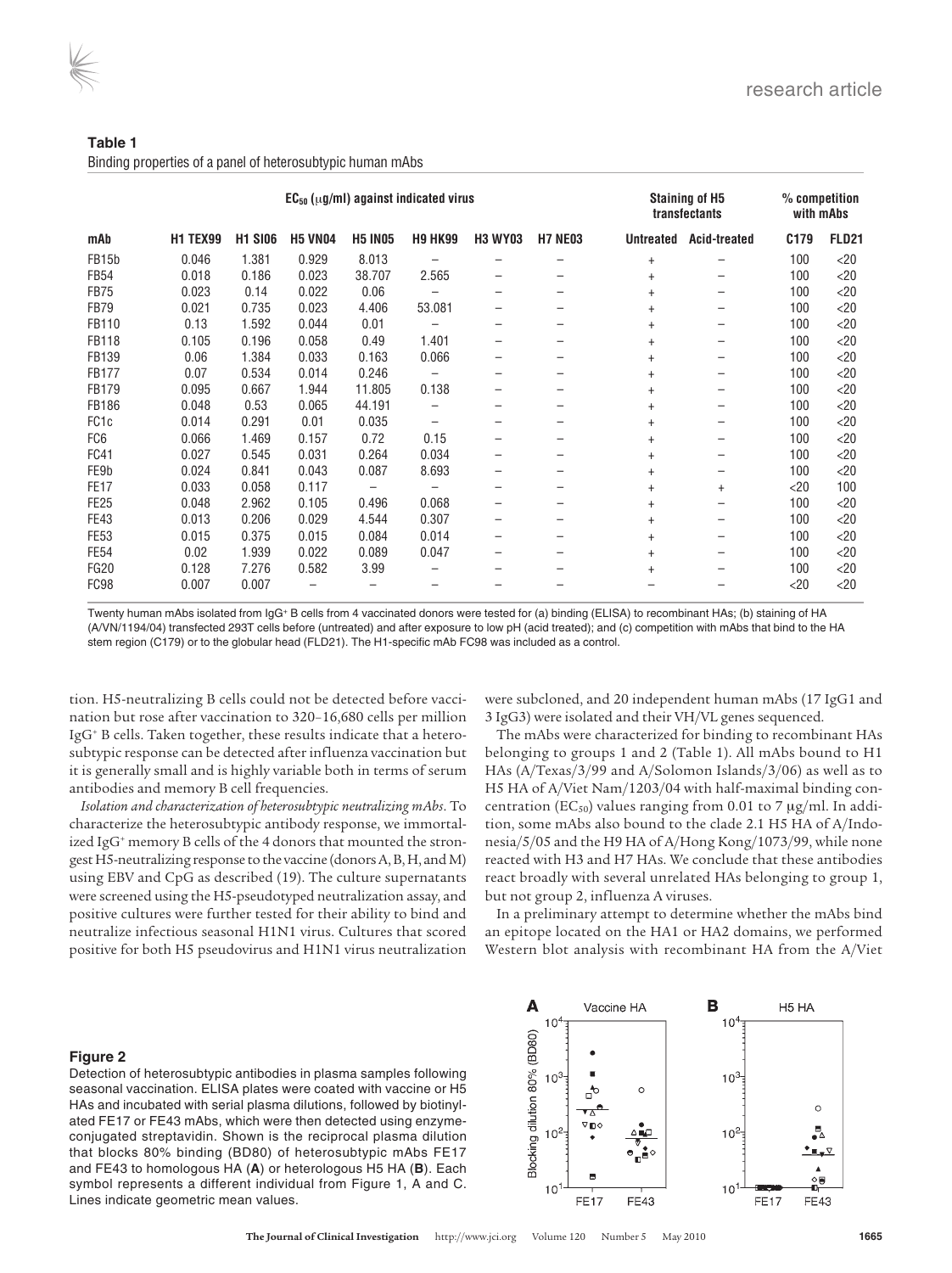**Table 2**

| Taple 2 |  |  |                                                      |
|---------|--|--|------------------------------------------------------|
|         |  |  | V gene usage of heterosubtypic monoclonal antibodies |

| mAb                | Isotype        | VН            | DH                | JΗ     | aa mutations | VL                 | JL     | aa mutations |
|--------------------|----------------|---------------|-------------------|--------|--------------|--------------------|--------|--------------|
| FB <sub>15</sub> b | $lgG1 \lambda$ | $3 - 53 * 02$ | $3 - 3*01$        | $6*02$ | 10/126       | $2 - 8*01$         | $2*01$ | 6/111        |
| <b>FB54</b>        | $lgG1 \kappa$  | $1 - 69*06$   | $4 - 4*01$        | $5*02$ | 9/122        | $3 - 20*01$        | $2*01$ | 2/108        |
| <b>FB75</b>        | $lgG3 \lambda$ | $3 - 23*01$   | $3 - 3*01$        | $4*02$ | 9/127        | $2 - 23 * 02$      | $1*01$ | 5/111        |
| <b>FB79</b>        | $lgG1 \kappa$  | $1 - 69*06$   | $3 - 10^{*}01$    | $5*02$ | 8/124        | $3 - 15*01$        | $4*01$ | 2/106        |
| FB110              | $lgG3 \lambda$ | $3 - 23*01$   | $3 - 3*01$        | $4*02$ | 9/127        | $2 - 23 * 02$      | $1*01$ | 5/111        |
| <b>FB118</b>       | $lgG1 \lambda$ | $1 - 69*01$   | $5 - 5*01$        | $6*02$ | 9/121        | $2 - 8*01$         | $2*01$ | 1/110        |
| FB139              | $lgG1 \kappa$  | $1 - 69*06$   | $4 - 4*01$        | $5*02$ | 16/122       | $3 - 20*01$        | $2*01$ | 4/108        |
| <b>FB177</b>       | $lgG3 \lambda$ | $3 - 23*01$   | $3 - 3*01$        | $4*02$ | 9/127        | $2 - 23 * 02$      | $1*01$ | 5/111        |
| <b>FB179</b>       | $lgG1 \kappa$  | $1 - 69*01$   | $3 - 10*01$       | $6*02$ | 6/126        | $2 - 24*01$        | $4*01$ | 4/112        |
| <b>FB186</b>       | $lgG1 \kappa$  | $1 - 69*01$   | $4 - 4*01$        | $5*02$ | 9/122        | $3 - 20*01$        | $2*01$ | 3/108        |
| FC <sub>1</sub> c  | $lgG1 \kappa$  | $3 - 30*03$   | $5 - 5*01$        | $4*02$ | 7/129        | $3 - 20*01$        | $3*01$ | 2/109        |
| FC <sub>6</sub>    | $lgG1 \kappa$  | $1 - 69*01$   | $3 - 22 * 01$     | $6*02$ | 17/122       | $2D-29*01$         | $4*01$ | 5/112        |
| <b>FC41</b>        | $lgG1 \kappa$  | $1 - 69*06$   | $1 - 26*01$       | $4*02$ | 10/120       | $3 - 20*01$        | $1*01$ | 4/108        |
| FE9b               | $lgG1 \kappa$  | $1 - 69*06$   | $2 - 15*01$       | $6*02$ | 10/128       | $3 - 20*01$        | $3*01$ | 6/108        |
| <b>FE17</b>        | $lgG1 \lambda$ | $4 - 39*01$   | $3 - 9*01$        | $4*02$ | 22/127       | $1 - 44 \times 01$ | $3*02$ | 7/110        |
| <b>FE25</b>        | $lgG1 \kappa$  | $1 - 69*01$   | $1 - 26*01$       | $1*01$ | 7/122        | $3 - 15*01$        | $2*03$ | 1/108        |
| FE43               | $lgG1 \kappa$  | $1 - 69*01$   | $3 - 10*01$       | $5*02$ | 25/122       | $2D - 29*02$       | $4*01$ | 2/112        |
| <b>FE53</b>        | $lgG1 \kappa$  | $1 - 69*06$   | $2 - 8 \times 02$ | $4*02$ | 13/125       | $1 - 33 * 01$      | $3*01$ | 5/107        |
| <b>FE54</b>        | $lgG1 \kappa$  | $1 - 69*06$   | $2 - 15*01$       | $6*02$ | 10/128       | $3 - 20*01$        | $3*01$ | 4/108        |
| <b>FG20</b>        | $lgG1 \kappa$  | $1 - 69*06$   | $4 - 23 * 01$     | $6*02$ | 12/120       | $2 - 14*01$        | $3*02$ | 11/110       |

Shown is the mAb isotype determined by ELISA, the germline usage for VDJ and VJ VH/VL genes defined using the IMGT database, and the number of amino acid mutations as compared with the germline sequence over the amino acid length of VH and VL genes.

Nam/1194/04 (H5N1) virus. None of the mAbs reacted in Western blot, suggesting that they may recognize a conformational epitope. We therefore evaluated mAb binding to HEK 293T cells transfected with the HA of A/Viet Nam/1194/04 before and after treatment at pH 5.0 that triggers an irreversible conformational change in the HA molecule. With the single exception of mAb FE17, all mAbs stained H5 HA–transfected cells, but failed to react with acid-treated cells (Table 1), indicating that they bind to a prefusion determinant that is lost upon acid treatment.

To further define whether the isolated mAbs recognize the globular head or the stem region of HA, we measured their capacity to inhibit HA binding of 2 mAbs of known epitope specificity: (a) C179, a mouse mAb that binds to an epitope in the HA stem region (10, 12); and (b) FLD21, a human mAb that binds to an epitope on the globular head of the H5 HA (20). ELISA plates were coated with recombinant H5 HA (A/Viet Nam/1203/04) and incubated with an excess of the isolated human mAbs followed by addition of C179 or FLD21 mAbs that were then detected using specific secondary reagents. With the single exception of mAb FE17, all the mAbs completely inhibited C179 but not FLD21 binding (Table 1). Reciprocally, FE17 inhibited FLD21 but not C179 binding. Among the heterosubtypic mAbs tested, FE17 was the only one with high HAI titers, but it reacted with 2 of the 4 H1N1 viruses tested. mAbs FE43 and FC41 did not inhibit hemagglutination, while FB110 showed modest HAI titers against all viruses that may be explained by the IgG3 isotype of this mAb (Supplemental Table 2). Taken together, these findings indicate that FE17 binds to an epitope on the globular head, while all the other heterosubtypic mAbs, such as FE43, bind to epitopes located in the HA stem region that overlap with the C179 epitope.

*Titers and site specificity of heterosubtypic serum antibodies*. To gain insight into the relative proportion of the heterosubtypic component in the overall serum antibody response, we set up a competitive ELISA using 2 heterosubtypic mAbs that bind to the stem

region (FE43) or to the globular head (FE17). ELISA plates coated with vaccine HA or with heterologous H5 HA were incubated with serial dilutions of postvaccination plasma followed by biotinylated FE43 and FE17 mAbs. The serum dilution that blocked mAb binding by 80% (defined as BD80) was determined. When tested on vaccine HA, all sera blocked both FE17 and FE43 binding, although to a different extent (Figure 2A). In contrast, when tested on H5 HA, none of the sera were able to block FE17 binding, while most blocked binding of FE43 (Figure 2B). These results indicate that heterosubtypic antibodies that bind to the stem region of the H5 HA can be readily detected in immune sera following seasonal vaccination, while heterosubtypic antibodies that bind to the globular head site defined by FE17 mAb cannot be detected. These results are consistent with the well-known conservation of the HA stem region as compared with the globular head.

*Epitope mapping and V gene usage of heterosubtypic neutralizing mAbs*. To identify the target epitopes of the isolated heterosubtypic mAbs, we attempted to isolate virus escape mutants. Seven escape mutants isolated in the presence of FE17 all carried a single-point mutation in the globular head of the HA in the  $Ca<sub>2</sub>$ antigenic site (8, 21) (S to N in position 145, according to H3 numbering). This finding is consistent with the competition data above and with the failure of this antibody to bind to the HA of A/Indonesia/5/05 that carries an S to P substitution in the same position. The epitope recognized by FC98, a control mAb that binds to some H1 HAs, was also mapped using escape mutants to the globular head of the HA in the Sb antigenic site (8, 21) (A to T in position 193, H3 numbering). In spite of repeated attempts, we failed to isolate escape mutants using the stem-specific mAbs FE43 and FB110. These findings suggest that in contrast to the neutralizing epitopes of the globular head, the conserved epitopes on the HA stem region recognized by heterosubtypic antibodies are less prone to mutate without loss of viral fitness.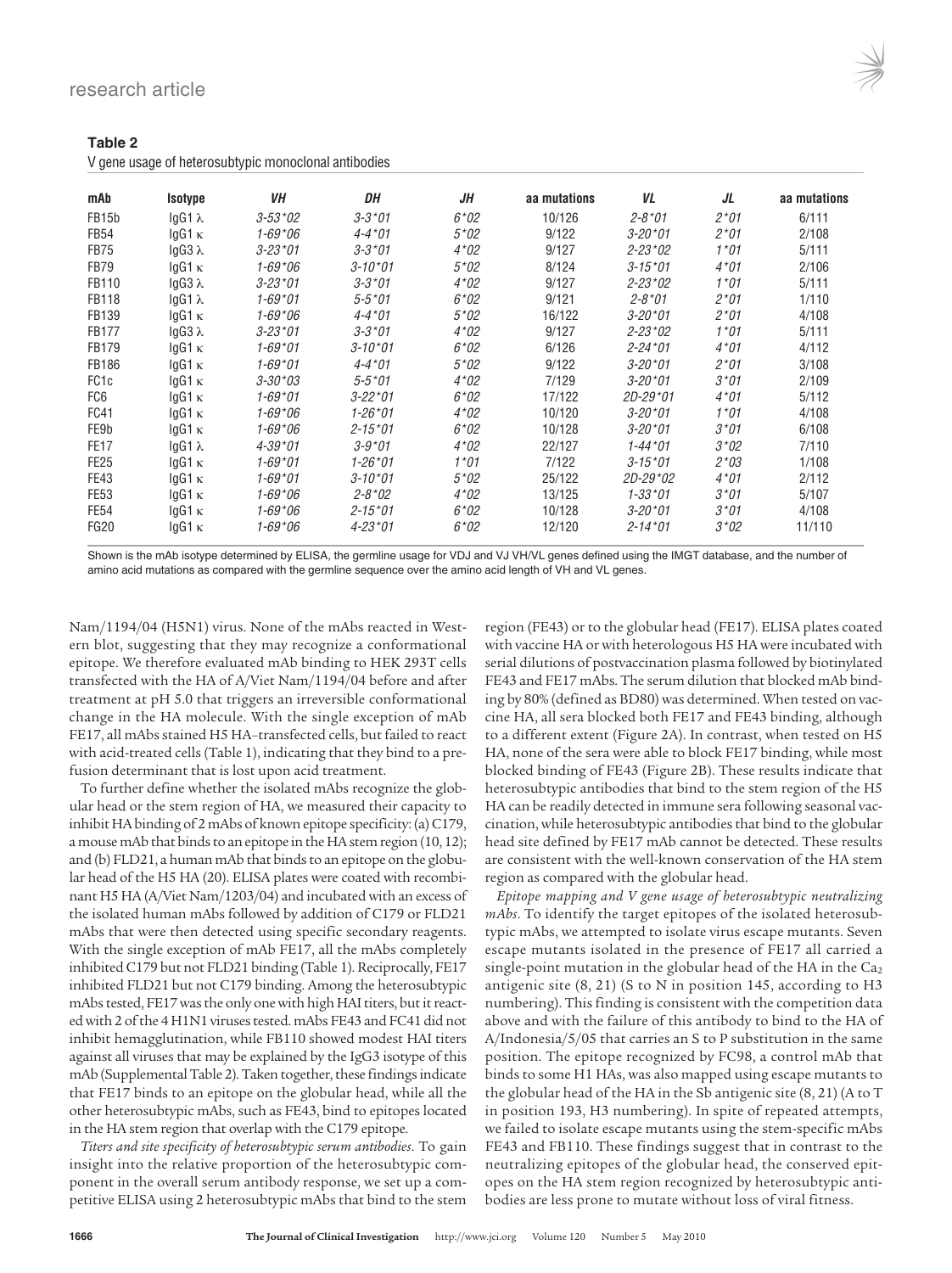**Table 3** Neutralization of H5 pseudoviruses by human mAbs

|                    |              |              |                | Pseudotyped neutralization <sup>A</sup> |              |                   |                   |                 |
|--------------------|--------------|--------------|----------------|-----------------------------------------|--------------|-------------------|-------------------|-----------------|
|                    | <b>HK97B</b> | <b>HK03B</b> | <b>VN1194B</b> | <b>VN1203B</b>                          | <b>IN05B</b> | MN05 <sup>B</sup> | AN05 <sup>B</sup> | <b>H7 IT99B</b> |
| FB <sub>15</sub> b | 0.344        | 0.888        | 0.102          | 0.34                                    | 18.29        | 0.518             | 1.099             |                 |
| <b>FB54</b>        | 0.021        | 0.033        | 0.036          | 0.028                                   | 0.084        | 0.066             | 0.059             |                 |
| <b>FB75</b>        | 0.621        | 0.013        | 0.011          | 0.02                                    | 0.054        | 0.026             | 0.026             |                 |
| FB79               | 0.02         | 0.007        | 0.003          | 0.037                                   | 0.245        | 0.016             | 0.05              |                 |
| FB110              | 3.62         | 0.013        | 0.018          | 0.017                                   | 0.066        | 0.06              | 0.037             |                 |
| <b>FB118</b>       | 0.028        | 0.007        | 0.027          | 0.062                                   | 0.316        | 0.06              | 0.119             |                 |
| FB139              | 0.019        | 0.019        | 0.04           | 0.034                                   | 0.106        | 0.035             | 0.022             |                 |
| <b>FB177</b>       | 1.306        | 0.004        | 0.002          | 0.018                                   | 0.552        | 8.066             | 0.039             |                 |
| <b>FB179</b>       | 0.107        | 0.144        | 0.125          | 0.133                                   | 0.933        | 0.384             | 0.242             |                 |
| <b>FB186</b>       | 0.057        | 0.022        | 0.045          | 0.092                                   | 0.131        | 0.058             | 0.139             |                 |
| FC <sub>1c</sub>   | 0.042        | 0.729        | 0.493          | 0.057                                   | 0.359        | 0.073             | 0.112             |                 |
| FC <sub>6</sub>    | 0.081        | 0.077        | 0.061          | 0.096                                   | 0.242        | 0.073             | 0.112             |                 |
| FC41               | 0.016        | 0.044        | 0.045          | 0.066                                   | 0.123        | 0.057             | 0.082             |                 |
| FE9b               | 0.014        | 0.155        | 0.097          | 0.028                                   | 0.235        | 0.018             | 0.034             |                 |
| <b>FE17</b>        | 0.099        | 0.367        | 0.367          | 0.525                                   |              | 1.805             |                   |                 |
| <b>FE25</b>        | 0.078        | 0.133        | 0.195          | 0.165                                   | 0.751        | 0.264             | 0.489             |                 |
| <b>FE43</b>        | 0.053        | 0.07         | 0.061          | 0.146                                   | 0.39         | 0.186             | 0.137             |                 |
| <b>FE53</b>        | 0.046        | 0.066        | 0.008          | 0.098                                   | 0.491        | 0.077             | 0.065             |                 |
| <b>FE54</b>        | 0.044        | 0.105        | 0.036          | 0.093                                   | 4.412        | 0.025             | 0.058             |                 |
| <b>FG20</b>        | 1.455        | 0.93         | 1.562          | 1.795                                   | 9.9962       | 3.671             | 2.458             |                 |
| C <sub>179</sub>   | 1.028        | 0.673        | 0.487          | 1.022                                   | 1.479        | 0.666             | 0.93              |                 |
| FC98               |              |              |                |                                         |              |                   |                   |                 |

We next tested the mAbs for their capacity to neutralize human and avian infectious influenza A viruses belonging to group 1 and group 2 subtypes (22) (Table 4). Most antibodies showed considerable breadth of viral neutralization, being able to neutralize viruses of several subtypes belonging to group 1, namely H1N1, H2N2, H5N1, H6N1, and H9N2, although they failed to neutralize group 2 H7N3 and H7N7 viruses. In particular, the pattern of reactivity against group 1 viruses was distinct for each antibody. Notably, the 2 antibodies that bound to the globular head of HA (FE17 and FC98) neutralized viruses with low IC<sub>50</sub> values (< $0.04-6 \mu g/ml$ ), comparable to those found using H5 pseudoviruses. In contrast, the HA stem–specific mAbs neutralized infectious viruses with  $IC_{50}$ values ranging from 4 to 63 μg/ml that were 100- to 1,000-fold higher than the IC<sub>90</sub> values determined with pseudoviruses.

AIC<sub>90</sub>, μg/ml. BPseudoviruses influenza strains are described in full in Methods. –, IC<sub>90</sub> > 50 μg/ml.

The VH/VL sequence information of the 20 mAbs is summarized in Table 2. Fourteen mAbs used *VH1-69*, which was rearranged with different D and J segments and paired with different VL genes, indicating an independent clonal origin. Three mAbs (all IgG3) that were independently isolated from donor B carried identical rearrangements on H and L chain genes (*VH3-23/ D3-3/JH4* paired with *VL2-23/JL1*) and therefore represent an in vivo expanded clone. The remaining 3 mAbs used yet different VH genes: *VH3-30*, *VH3-53*, and *VH4-39*. The number of somatic mutations was higher in the VH (6 to 25 amino acid substitutions) as compared with the VL (1 to 11 amino acid substitutions). These findings are consistent with a preferential although not exclusive usage of *VH1-69* in the heterosubtypic response to influenza HA and demonstrate that this response is polyclonal within and among different individuals. In addition, the high level of somatic mutations observed in several clones (up to 25 amino acid substitutions in FE43 H chain) is consistent with a germinal center origin of these B cell clones.

*Breadth of neutralization of influenza virus subtypes*. The neutralizing activity of the isolated mAbs was first characterized using a pseudotype neutralization assay (Table 3). Most mAbs showed a broad pattern of neutralization against different H5 pseudoviruses representative of the antigenically divergent clades 0, 1, 2.1, 2.2, and 2.3, while they failed to neutralize a pseudovirus expressing an avian influenza H7 HA. Some antibodies, such as FB54, FB110, FC6, FC41, and FE43, were more potent than others since they neutralized pseudoviruses with IC90 values lower than 0.4 μg/ml. In contrast, FE17 neutralized only some of the H5 pseudoviruses and failed to neutralize pseudoviruses expressing HAs derived from A/Indonesia/5/05 and A/Anhui/1/05, a finding that is consistent with the data obtained with escape mutants.

Three selected HA stem–binding

mAbs (FE43, FC41, and FB110) and

the globular head–specific mAb (FE17) were also tested against a panel of human and animal H1N1 viruses spanning more than 70 years of antigenic evolution and including the newly emerged pandemic H1N1 virus A/California/07/09 (H1N1) (Figure 3). While FE17 neutralized only 4 of the 6 viruses, FB110, FC41, and FE43 neutralized all 6 H1N1 viruses, including the swine-origin influenza A virus A/California/07/09 isolate. It is worth noting that while all the mAbs were elicited by a vaccine containing A/Solomon Islands/3/06, the stem-binding mAbs cross-neutralized other viruses more potently. Instead, FE17 that binds to the globular head showed a higher potency against the immunizing virus.

*Prophylactic efficacy of the human mAbs in vivo*. To determine whether the in vitro neutralizing activity displayed by the isolated human mAbs would be predictive of their prophylactic efficacy in vivo, BALB/c mice were passively inoculated i.p. with 25 or 2.5 mg/kg of FE17, FE43, or a control mAb and were challenged 24 hours later with 50  $MLD<sub>50</sub>$  (50% mouse lethal doses) of the following influenza viruses: A/Puerto Rico/8/34 (PR8, H1N1), A/teal/Hong Kong/ W312/97 (H6N1), A/Viet Nam/1203/04 (H5N1), A/Indonesia/5/05 (H5N1), or A/Netherlands/219/03 (H7N7). MAb FE43 protected mice from lethal challenge with PR8 at either concentration tested, while FE17 conferred protection in a dose-dependent manner, affording 100% protection in animals that received 25 mg/kg of the antibody and 80% protection in animals that received 2.5 mg/kg (Figure 4A). Interestingly, despite the absence of detectable in vitro neutralizing activity (Table 4), FE43 protected all the mice from lethal infection with the clade 1 H5N1 A/Viet Nam/1203/04 virus at 25 mg/kg and conferred partial protection at 2.5 mg/kg (Figure 4B). Both doses of FE17 protected mice from lethal A/Viet Nam/1203/04 (H5N1) virus challenge as predicted by its neutralizing activity in vitro. After challenge with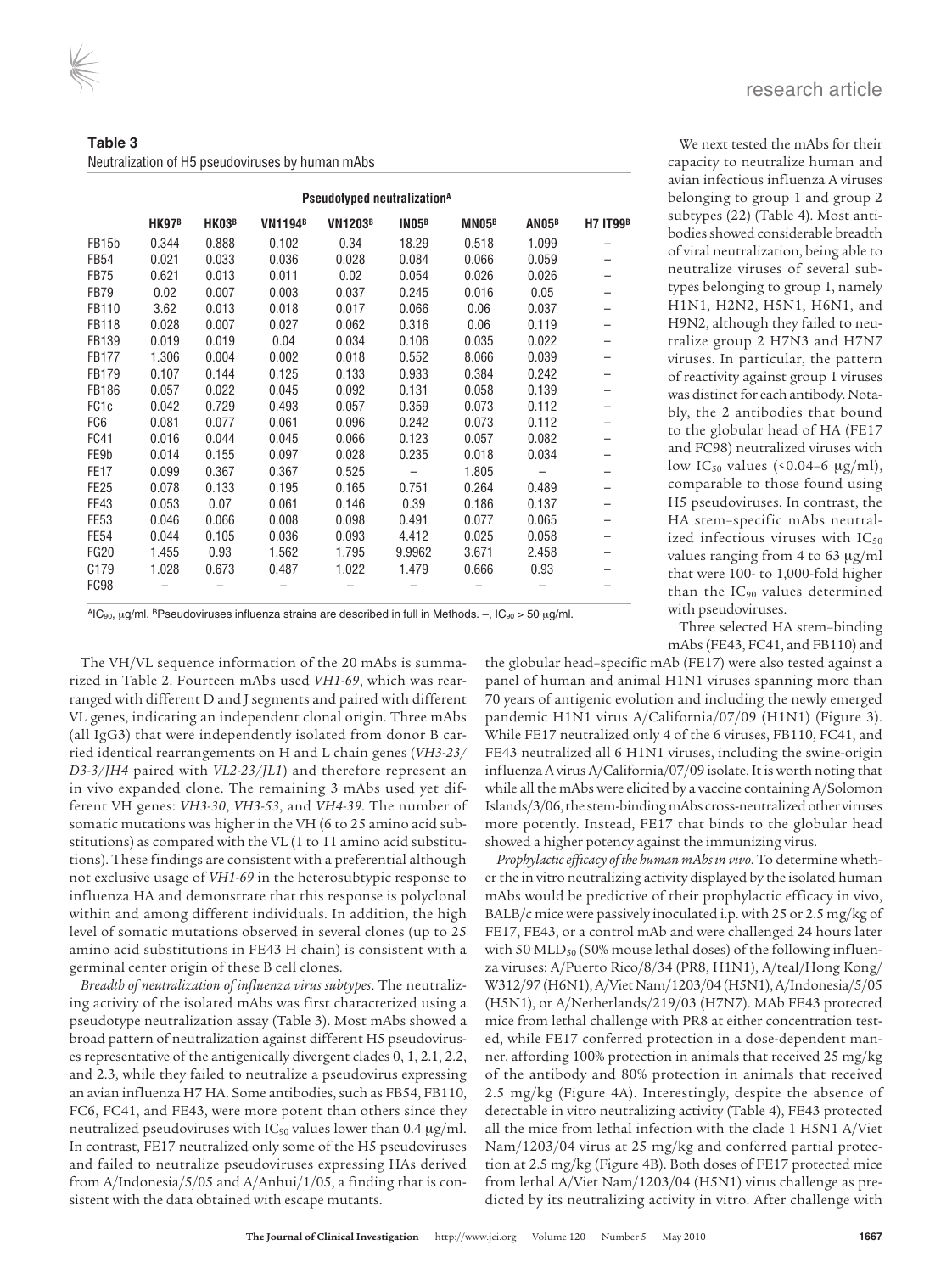Veutralizing titers of mAbs against influenza A viruses from different subtypes Table 4

|                   |                   |                          |                                                                                                                                                                                                                                                                                                                                                                                  |                                       | Virus neutralization <sup>A</sup> |                          |                                                                                 |                                |                   |                          |
|-------------------|-------------------|--------------------------|----------------------------------------------------------------------------------------------------------------------------------------------------------------------------------------------------------------------------------------------------------------------------------------------------------------------------------------------------------------------------------|---------------------------------------|-----------------------------------|--------------------------|---------------------------------------------------------------------------------|--------------------------------|-------------------|--------------------------|
|                   | H1N1 <sup>B</sup> |                          | <b>H2N2<sup>B</sup></b>                                                                                                                                                                                                                                                                                                                                                          | H5N1 <sup>B</sup>                     |                                   | H6N1 <sup>B</sup>        | <b>H9N2<sup>B</sup></b>                                                         |                                | H7N3 <sup>B</sup> | H7N7 <sup>B</sup>        |
| <b>A/NC/20/99</b> | A/SI/3/06         | A/PR/8/34                | N/305/57<br><b>AVJP</b>                                                                                                                                                                                                                                                                                                                                                          | A/VN/1203/04 A/INA/5/05               |                                   | A/teal/HK/W312/97        | A/ck/HK/G9/97 A/HK/1073/99                                                      |                                | A/ck/BC/CN-7/04   | A/NL/219/03              |
|                   |                   |                          |                                                                                                                                                                                                                                                                                                                                                                                  | $\begin{array}{c} \hline \end{array}$ |                                   |                          |                                                                                 |                                |                   |                          |
|                   |                   |                          | I                                                                                                                                                                                                                                                                                                                                                                                | L                                     |                                   |                          | ၊ ဓာ                                                                            | 36                             |                   | I                        |
|                   |                   |                          |                                                                                                                                                                                                                                                                                                                                                                                  | 63                                    |                                   |                          | - 1                                                                             | $\begin{array}{c} \end{array}$ |                   |                          |
|                   |                   |                          | 889129                                                                                                                                                                                                                                                                                                                                                                           |                                       |                                   |                          | I                                                                               | L                              |                   |                          |
|                   |                   |                          |                                                                                                                                                                                                                                                                                                                                                                                  | 180                                   |                                   |                          |                                                                                 | $\mathbf{I}$                   |                   |                          |
|                   |                   |                          |                                                                                                                                                                                                                                                                                                                                                                                  |                                       |                                   |                          | ၊ ဇ္ကိ ဖ                                                                        | $\mathsf{L}$                   |                   |                          |
|                   |                   |                          |                                                                                                                                                                                                                                                                                                                                                                                  | 36                                    |                                   |                          |                                                                                 | 20                             |                   |                          |
|                   |                   |                          |                                                                                                                                                                                                                                                                                                                                                                                  | $\perp$                               |                                   |                          | $\mathbf{I}$                                                                    |                                |                   |                          |
|                   |                   |                          |                                                                                                                                                                                                                                                                                                                                                                                  | $\bar{\rm I}$                         | P P 2 2 2 3 2 3 2 5 1             | $\sf I$                  | $\frac{10}{10}$ $\frac{10}{10}$ $\frac{10}{10}$ $\frac{10}{10}$ $\frac{10}{10}$ | $+50$                          |                   |                          |
|                   |                   |                          | $\mathbf{I}$                                                                                                                                                                                                                                                                                                                                                                     | $\pm$                                 |                                   | $\mathsf I$              |                                                                                 |                                |                   |                          |
|                   |                   |                          | $\begin{array}{c} \rule{0pt}{2.5ex} \rule{0pt}{2.5ex} \rule{0pt}{2.5ex} \rule{0pt}{2.5ex} \rule{0pt}{2.5ex} \rule{0pt}{2.5ex} \rule{0pt}{2.5ex} \rule{0pt}{2.5ex} \rule{0pt}{2.5ex} \rule{0pt}{2.5ex} \rule{0pt}{2.5ex} \rule{0pt}{2.5ex} \rule{0pt}{2.5ex} \rule{0pt}{2.5ex} \rule{0pt}{2.5ex} \rule{0pt}{2.5ex} \rule{0pt}{2.5ex} \rule{0pt}{2.5ex} \rule{0pt}{2.5ex} \rule{0$ | 63                                    |                                   |                          |                                                                                 |                                |                   |                          |
|                   |                   |                          | L                                                                                                                                                                                                                                                                                                                                                                                | $\perp$                               |                                   |                          |                                                                                 |                                |                   |                          |
|                   |                   |                          | 25                                                                                                                                                                                                                                                                                                                                                                               | $\overline{40}$                       | <b>25525</b>                      | <b>រ</b> ន ន             |                                                                                 |                                |                   |                          |
| $\bar{\rm I}$     |                   |                          | I                                                                                                                                                                                                                                                                                                                                                                                | $\overline{\phantom{a}}$              | $\mathsf I$                       | $\perp$                  | $\overline{1}$                                                                  | $\mathsf I$                    |                   |                          |
| $\mathsf I$       |                   |                          |                                                                                                                                                                                                                                                                                                                                                                                  | I                                     | $\sf I$                           | $\overline{\phantom{a}}$ |                                                                                 | $\sim 1$                       | I                 | $\overline{\phantom{a}}$ |
| 0.3               |                   |                          |                                                                                                                                                                                                                                                                                                                                                                                  | 9                                     | $\mathbb{F}^2$                    | $\mathsf I$              |                                                                                 |                                | I                 | t                        |
|                   |                   |                          |                                                                                                                                                                                                                                                                                                                                                                                  |                                       |                                   |                          | ၜ                                                                               |                                |                   | T                        |
| $-9.58$           |                   |                          |                                                                                                                                                                                                                                                                                                                                                                                  | I                                     | 50<br>25                          | । ର                      |                                                                                 | 32 ක<br>  20 ක                 |                   | I                        |
|                   |                   |                          |                                                                                                                                                                                                                                                                                                                                                                                  |                                       | $\bar{1}$                         | $\overline{\phantom{a}}$ | 4 U                                                                             |                                |                   |                          |
|                   |                   |                          |                                                                                                                                                                                                                                                                                                                                                                                  |                                       | 63                                | I                        |                                                                                 | I                              |                   |                          |
|                   |                   |                          |                                                                                                                                                                                                                                                                                                                                                                                  |                                       | $\overline{\phantom{a}}$          | I                        |                                                                                 |                                |                   |                          |
|                   |                   | $\overline{\phantom{a}}$ |                                                                                                                                                                                                                                                                                                                                                                                  |                                       | I                                 | I                        |                                                                                 |                                |                   |                          |

Neutralization titers were recorded against 100 TCID<sub>50</sub> of each strain. AIC<sub>50</sub>, μg/ml. BInfluenza strains are described in full in Methods. –, IC50>50 μg/ml. the clade 2 H5N1 A/Indonesia/5/05 virus, protection was observed only with the highest dose of FE43 (Figure 4C). Consistent with the in vitro neutralizing activity, FE43 fully protected mice against challenge with lethal dose of A/teal/Hong Kong/W312/97 (H6N1) virus at both doses tested, whereas mice injected with FE17 were not protected (Figure 4D). As expected, none of the mAbs conferred protection against lethal challenge with the group 2 H7N7 virus A/Netherlands/219/03 (Figure 4E).

To gain further insights into the kinetics of viral neutralization in vivo and to measure the neutralizing activity against nonlethal viruses (such as H9N2 A/chicken/Hong Kong/G9/97 virus), we measured viral replication in the upper and lower respiratory tracts (Table 5). Mice passively immunized with FE17 or FE43 were challenged 24 hours later with  $10^5$  TCID<sub>50</sub> of PR8 (H1N1), A/Viet Nam/1203/04 (H5N1), A/Indonesia/5/05 (H5N1), A/teal/Hong Kong/W312/97 (H6N1), A/chicken/Hong Kong/G9/97 (H9N2), or A/Netherlands/219/03 (H7N7). The mice were sacrificed on days 2 and 4 post infection (p.i.), and the level of virus replication was determined in nasal turbinates and in the lungs. Both FE17 and FE43 significantly reduced virus titers in the lungs of mice infected with PR8 by about 1,000 and 100-fold, respectively, on day 4 p.i. Both mAbs also significantly reduced the virus burden in the lungs of mice infected with A/Viet Nam/1203/04 on day 4 p.i., but their impact on the kinetics of virus replication differed. A significant reduction in pulmonary virus titers was noted as early as day 2 p.i. in mice that received FE17 while mice that received FE43 only showed a significant reduction in pulmonary virus titers on day 4. Consistent with its neutralizing activity profile in vitro, mice that were immunized with FE43 displayed significantly reduced virus replication in the lungs after infection with either the H5N1 A/Indonesia/5/05 virus or the H6N1 or H9N2 viruses, while no significant difference was observed in the titers of these challenge viruses in the lungs of mice that received either the irrelevant mAb or FE17. Finally, mice immunized with either FE17 or FE43 did not show any reduction in virus titers in the respiratory tract after infection with the H7N7 virus. Taken together, these results indicate that the mAbs significantly reduced the virus burden in the lungs to levels that were associated with survival.

Finally, we measured the capacity of mAbs FE43 and FB110 to restrict viral replication of the swine origin H1N1 A/Califor-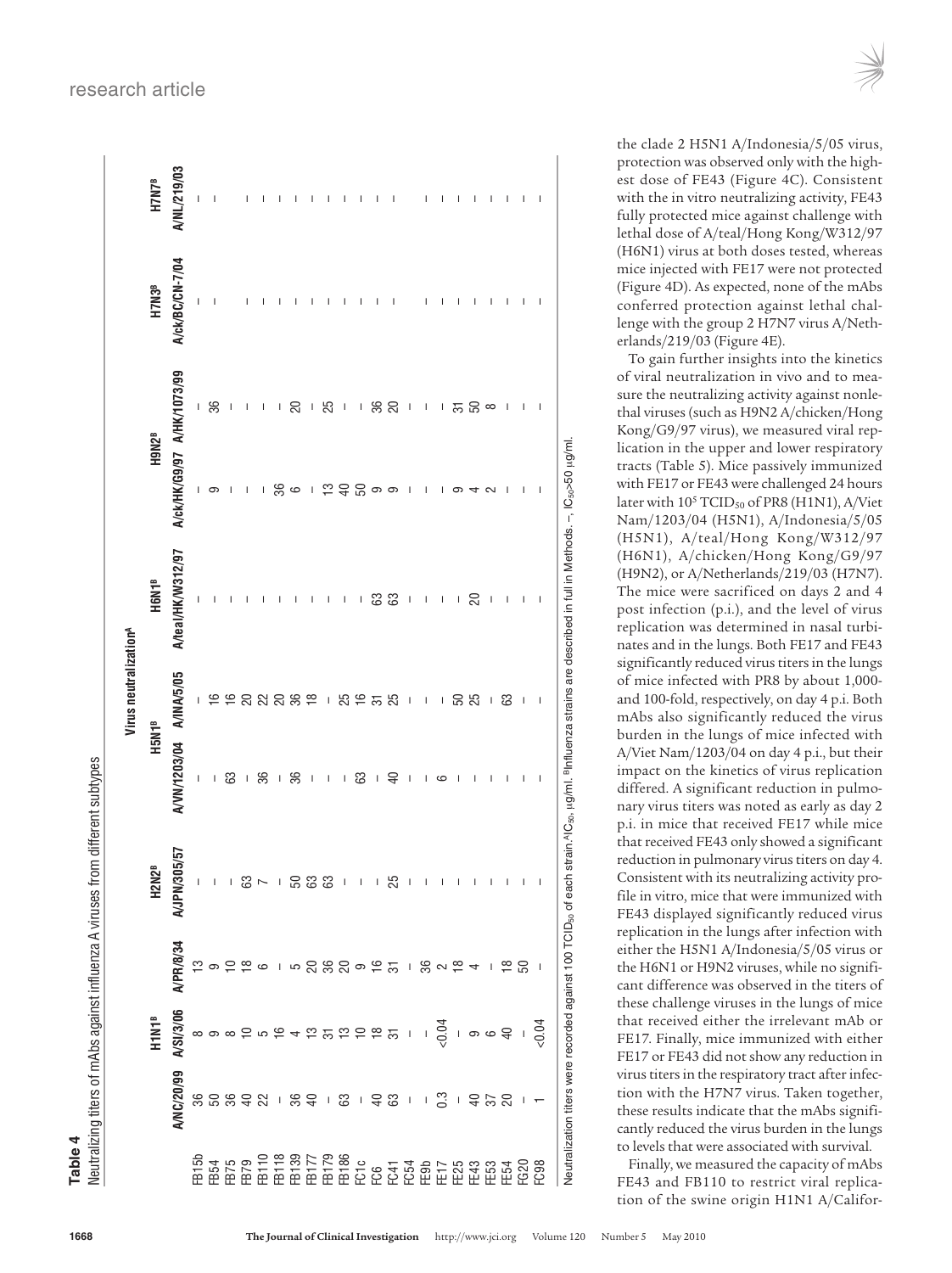

#### **Figure 3**

Broad neutralization of H1N1 viruses including A/California/07/09 by selected human mAbs. Serial dilutions of the indicated mAbs (starting at 1 mg/ml) were tested for the capacity to neutralize a panel of H1N1 viruses spanning more than 70 years of antigenic evolution. Shown is the dilution providing 50% protection  $(ID_{50}).$ 

nia/07/09 virus, which is not lethal in mice (Table 6). Mice were injected with mAbs at 25 mg/kg and challenged 24 hours later with  $10^5$  TCID<sub>50</sub> of the A/California/07/09 (H1N1) virus. Viral titers in the lungs on day 4 were reduced on average 10,000-fold in mice that received FE43 and 400-fold in mice that received FB110. In addition, infectious virus was below the limit of detection in 2 out of 4 FE43-treated mice and in 1 out of 4 FB110-treated mice.

Histopathological analysis of the lungs of mice challenged with A/California/07/09 (H1N1) showed diffuse necrotizing bronchiolitis with various degrees of necrosis and inflammation of the surrounding interstitium (Figure 5A). This pathology was markedly decreased in animals that received either mAb FE43 or mAb FB110. On 4 day p.i., some of these animals showed focal bronchiolitis and inflammation of the interstitium, mononuclear perivascular cuffs, congestion, and minimal edema (Figure 5, B and C). Antigen, as demonstrated by immunohistochemistry (IHC), was not detected in animals receiving FB110 (data not shown), while in other groups antigen was detected in the bronchial and bronchiolar epithelium as well as in alveolar macrophages and alveolar epithelial cells.

These results demonstrate that heterosubtypic neutralizing mAbs derived from immune donors can confer protection against lethality and/or pulmonary virus replication in the mouse model following challenge with a variety of influenza virus subtypes, including the new swine origin influenza A H1N1 pandemic virus.

#### **Discussion**

The main finding of this study is that seasonal influenza vaccines can elicit heterosubtypic IgG antibodies that broadly neutralize group 1 influenza A virus subtypes both in vitro and in vivo. The extent of the heterosubtypic response varied considerably from donor to donor and in the same donor could be triggered by antigenically divergent vaccines. These findings illustrate a special case of original antigenic sin (OAS) (23). While in the typical case of OAS, memory B cell clones specific for the highly variable loops of the HA globular head are recalled only by closely related viruses, memory B cell clones specific for the stem region will be stimulated even by widely divergent group 1 viruses encountered over the lifetime of the individual.



#### **Figure 4**

Prophylactic efficacy of human mAbs in vivo. 5 BALB/c mice per group were passively injected i.p. with 25 or 2.5 mg/kg of mAbs FE17 or FE43 or a control (ctr) mAb and challenged 24 hours later with 50 MLD<sub>50</sub> of the following influenza viruses: (A) A/PR/8/34(H1N1); (B) A/VN/1203/04 (H5N1); (**C**) A/INA/5/05(H5N1); (**D**) A/teal/Hong Kong/W312/97 (H6N1); or (**E**) A/Netherlands/219/03 (H7N7). mAb efficacy was measured as percentage survival after 14 days.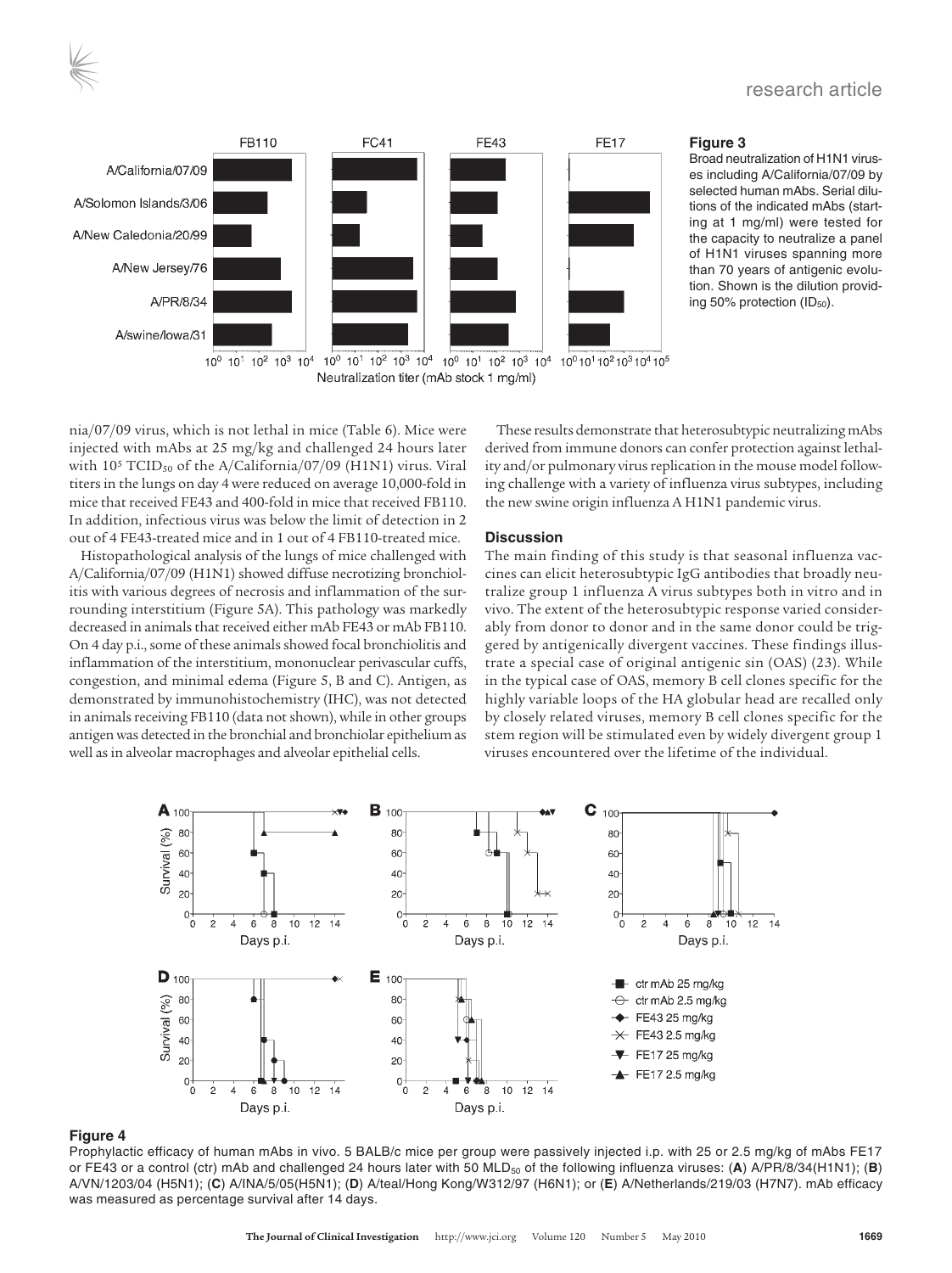#### **Table 5**

Virus titers in the respiratory tract of mice that received preinfection prophylaxis with influenza-specific human mAbs

|                        |                 | Virus titer in indicated organ on indicated day <sup>A</sup> |                       |                            |                            |  |
|------------------------|-----------------|--------------------------------------------------------------|-----------------------|----------------------------|----------------------------|--|
|                        |                 | <b>Nasal turbinates</b>                                      |                       | Lungs                      |                            |  |
| <b>Challenge virus</b> | mAb             | Day 2 p.i.                                                   | Day 4 p.i.            | Day 2 p.i.                 | Day 4 p.i.                 |  |
| PR8 (H1N1)             | Irrelevant mAb  | $6.5 \pm 0.0$                                                | $6.5 \pm 0.2$         | $9.4 \pm 0.1$              | $8.8 \pm 0.2$              |  |
|                        | <b>FE17</b>     | $5.6 \pm 0.1^{\circ}$                                        | $6.4 \pm 0.2$         | $5.0 \pm 0.2^{\rm B}$      | $5.6 \pm 1.1^B$            |  |
|                        | <b>FE43</b>     | $5.6 \pm 0.1^B$                                              | $6.1 \pm 0.2$         | $8.2 \pm 0.1$              | $6.8 \pm 0.4$ <sup>B</sup> |  |
| VN2004 (H5N1)          | Irrelevant mAb  | $4.5 \pm 0.1$                                                | $6.0 \pm 0.1$         | $8.2 \pm 0.2$              | $8.0 \pm 0.1$              |  |
|                        | <b>FE17</b>     | $4.2 \pm 0.1$                                                | $5.6 \pm 0.2$         | $4.4 \pm 1.1^B$            | $6.4 \pm 0.2^B$            |  |
|                        | FE43            | $4.4 \pm 0.1$                                                | $5.7 \pm 0.1$         | $7.8 \pm 0.1$              | $5.8 \pm 0.1^{\circ}$      |  |
| INA2005 (H5N1)         | Irrelevant mAb  | $2.5 \pm 0.2$                                                | $6.3 \pm 0.2$         | $7.1 \pm 0.2$              | $8.6 \pm 0.1$              |  |
|                        | <b>FE17</b>     | $2.4 \pm 0.2$                                                | $6.1 \pm 0.3$         | $7.0 \pm 0.1$              | $8.5 \pm 0.1$              |  |
|                        | <b>FE43</b>     | $2.0 \pm 0.2$                                                | $5.5 \pm 0.4^{\circ}$ | $4.3 \pm 0.2^{\text{B}}$   | $6.0 \pm 1.0^8$            |  |
| <b>H6N1</b>            | Irrelevant mAb  | $4.3 \pm 0.1$                                                | $5.1 \pm 0.5$         | $7.8 \pm 0.1$              | $7.0 \pm 0.2$              |  |
|                        | <b>FE17</b>     | $4.3 \pm 0.1$                                                | $5.6 \pm 0.3$         | $7.8 \pm 0.0$              | $7.3 \pm 0.3$              |  |
|                        | <b>FE43</b>     | $4.3 \pm 0.4$                                                | $5.6 \pm 0.3$         | $6.3 \pm 0.4$ <sup>B</sup> | $5.9 \pm 0.2^{\text{B}}$   |  |
|                        | Anti-H6 HA sera | $1.5 \pm 0.0^8$                                              | $1.6 \pm 0.1^8$       | $1.8 \pm 0.0^8$            | $2.1 \pm 0.3^{\circ}$      |  |
| <b>H7N7</b>            | Irrelevant mAb  | $7.8 \pm 0.2$                                                | $7.3 \pm 0.1$         | $9.1 \pm 0.1$              | $9.0 \pm 0.1$              |  |
|                        | <b>FE17</b>     | $7.6 \pm 0.1$                                                | $7.1 \pm 0.2$         | $9.4 \pm 0.1^{\circ}$      | $8.6 \pm 0.1$              |  |
|                        | <b>FE43</b>     | $7.6 \pm 0.1$                                                | $7.2 \pm 0.1$         | $9.4 \pm 0.1^{\circ}$      | $8.8 \pm 0.1$              |  |
|                        | Anti-H7 HA sera | $7.0 \pm 0.2$                                                | $7.1 \pm 0.1$         | $7.0 \pm 0.8$              | $5.1 \pm 1.1^B$            |  |
| G9 (H9N2)              | Irrelevant mAb  | $4.8 \pm 0.1$                                                | $5.8 \pm 0.2$         | $5.9 \pm 0.2$              | $6.3 \pm 0.1$              |  |
|                        | <b>FE17</b>     | $4.6 \pm 0.3$                                                | $5.7 \pm 0.5$         | $5.4 \pm 0.1$              | $6.6 \pm 0.1$              |  |
|                        | <b>FE43</b>     | $3.7 \pm 0.5$                                                | $5.5 \pm 0.4$         | $3.8 \pm 0.5^{\circ}$      | $2.5 \pm 0.3^{\circ}$      |  |
|                        | Anti-H9 HA sera | $2.8 \pm 0.5^{\circ}$                                        | $4.1 \pm 0.6^{\circ}$ | $3.8 \pm 0.98$             | $3.1 \pm 1.1$              |  |

Groups of 10 female BALB/c mice (6 to 8 weeks old) were injected i.p. with a purified preparation of 0.5 mg/ml of irrelevant mAb, FE17, FE43, or ferret hyperimmune sera raised against a baculovirus-expressed HA protein. After 24 hours, mice were challenged with 10<sup>5</sup> TCID<sub>50</sub> of either influenza A/Puerto Rico/8/1934 (H1N1), A/Vietnam/1203/2004 (H5N1), A/Indonesia/5/2005 (H5N1), A/teal/Hong Kong/W312/1997 (H6N1), A/Netherlands/219/2003 (H7N7), or A/chicken/Hong Kong/G9/1997 (H9N2) virus. Five mice per group were sacrificed on day 2, and another 5 mice were sacrificed on day 4 p.i. Nasal turbinates and lungs were harvested, homogenized, and titrated on MDCK cells.  $^{AIC}_{50}$ ,  $\mu$ g/ml.  $^{B}P$  < 0.05 by Mann-Whitney U Test.

Our results are consistent with the well-known heterogeneity in the antibody response to influenza virus both in terms of titer and epitope specificity (24). A recent report described IgG antibodies in H5N1 convalescent sera that bind to a variety of conserved peptides in the stem region (20). Another study reported on H5N1-neutralizing activity in sera of some individuals vaccinated with seasonal vaccine, although the authors did not investigate the specificity of the serum antibodies (25). To dissect the serologic response, we developed a quantitative mAb-blocking assay to determine the titers of antibodies specific for different regions of H1 or H5 HA. We found that antibodies that bind to epitopes overlapping FE43 in the stem region are present at relatively low concentrations as compared with antibodies binding to epitopes overlapping FE17 in the globular head ( $Ca<sub>2</sub>$  antigenic site). However, while the former cross-react extensively with the H5 HA, the latter, although more abundant, do not cross-react with H5 HA and appeared to be genuinely subtype specific. These findings are also consistent with the notion that FE17 represents a rare heterosubtypic specificity that is not readily detected in serum.

Two heterosubtypic mAbs derived from phage libraries were recently characterized in great detail. CR6261 was isolated from a library prepared from IgM memory B cells (14), while F10 was isolated from a random human Ig library (13). The crystal struc-

the response is polyclonal. Considering the conservation of the target epitope, the prominent use of VH germline genes, and the polyclonal nature of the response, it is surprising that only some individuals generate a robust heterosubtypic neutralizing response. At present, we can only speculate that factors such as accessibility of the epitope to B cells, antigen presentation, and the individual history of influenza virus exposure may be limiting in this type of response. It will be interesting to investigate the feasibility of selectively priming a heterosubtypic response using vaccines where the stem region of the HA is engineered to achieve optimal presentation to B cells. It is also interesting that all stem-reactive heterosubtypic antibodies described so far, including those in the present study, react with group 1, but not group 2, viruses, a fact that may be attributed to the presence of an additional glycosylation site (N38 of HA1) in group 2 viruses. Repeated attempts to isolate heterosubtypic neutralizing antibodies specific for group 2 viruses by screening for binding to group 2 H7 HA were unsuccessful, suggesting that heterosubtypic responses are indeed directed primarily against group 1 viruses (D. Corti, unpublished data).

Together with previous reports, the present study emphasizes crucial differences between antibodies that bind to the HA stem region and those that bind to the HA globular head as to their neutralizing potency and selection of escape mutants. The globular head–specific

ture of these antibodies bound to the target antigen revealed that binding is mediated only by the HCDR1 and HCDR2 encoded by the *VH1-69* germline sequence, while HCDR3 and the light chain do not contribute significantly to antigen binding. These findings suggest that the naive repertoire of most individuals (who possess different copies of *VH1-69* genes; ref. 16) contains a very high frequency, up to 8%, of B cells capable of responding to group 1 influenza A viruses, while the rare individuals lacking *VH1-69* (16) may be unable to generate such a response. Our findings, which are based on the analysis of IgG antibodies and IgG memory B cell responses, confirm and extend these observations in several aspects. First, while most of the heterosubtypic mAbs isolated in this study use *VH1-69*, others use different VH, such as *VH3-53*, *VH3-23*, and *VH3-30*. Second, the VH genes of heterosubtypic mAbs carry different loads of somatic mutations, indicating that these cells have undergone germinal center reaction, although *VH1-69* mAbs retain critical hydrophobic residues at positions 53 and 54, which have been shown to make a major contribution to binding (13, 15). Third, different B cell clones and different V gene usage could be found within the same individual, indicating that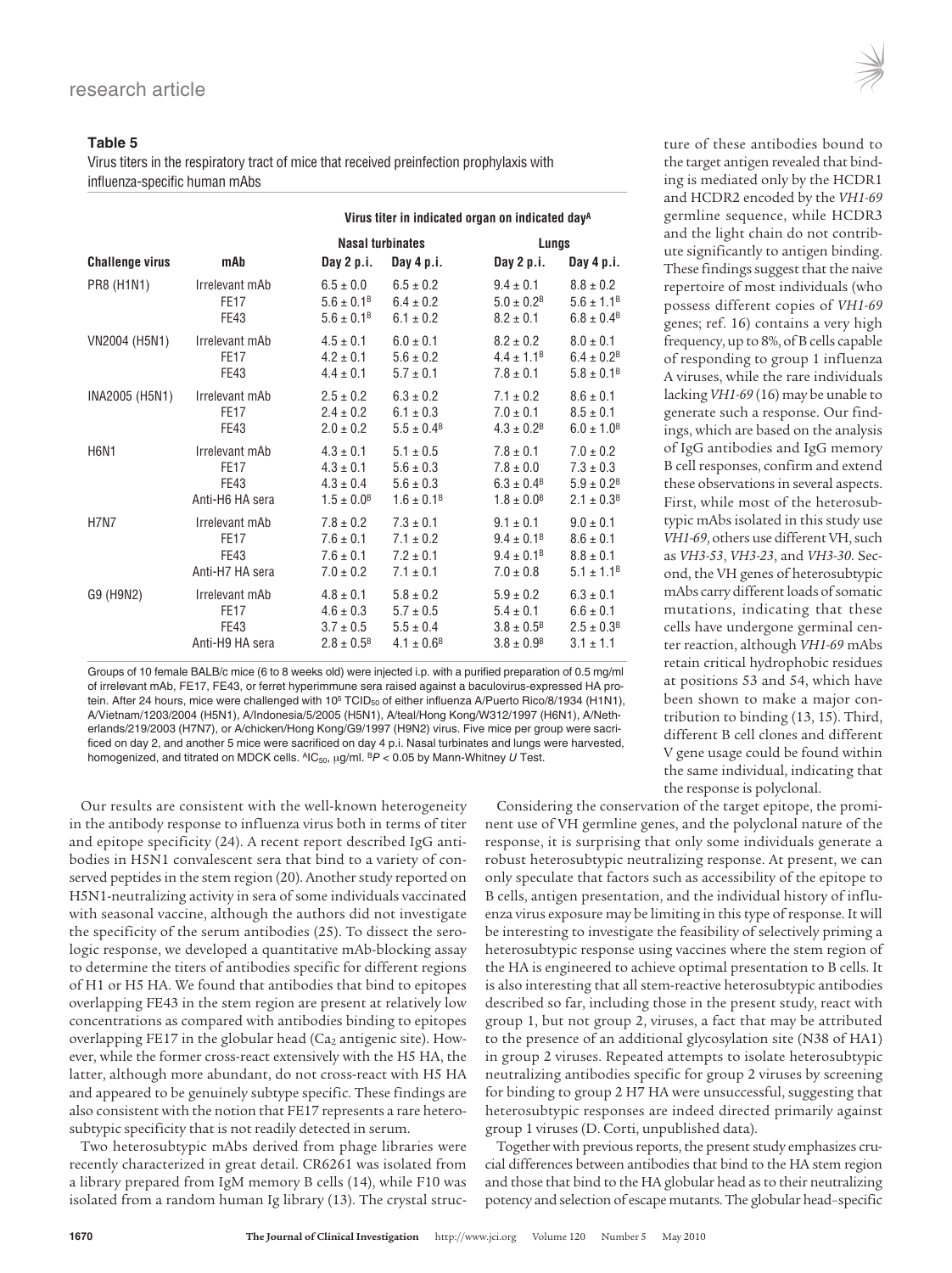#### **Table 6**

Prophylactic efficacy of human mAbs against the swine-origin 2009 pandemic H1N1 influenza virus

|                                 |                                                         |                                                                           | Virus replication in the lungs of mice after challenge<br>with A/California/07/09 (H1N1) |                   |
|---------------------------------|---------------------------------------------------------|---------------------------------------------------------------------------|------------------------------------------------------------------------------------------|-------------------|
|                                 | Mean virus titer $\pm$ SEM <sup>B</sup>                 |                                                                           | Number infected/number tested                                                            |                   |
| mAb administered <sup>A</sup>   | Day 2                                                   | Day 4                                                                     | Day 2                                                                                    | Day 4             |
| Irrelevant mAb<br>FB110<br>FE43 | $8.2 \pm 0.33$<br>$5.9 \pm 0.43^c$<br>$5 + 0.7^{\circ}$ | $7.8 \pm 0.16$<br>$5.2 \pm 1.21$ <sup>c</sup><br>$3.7 + 1.2$ <sup>c</sup> | 4/4<br>4/4<br>4/4                                                                        | 4/4<br>3/4<br>2/4 |

AIndicated mAbs were administered i.p. at a dose of 25 mg/Kg.  $BIOq_{10}TCID_{50}/q.$   $CP < 0.05$ by Mann-Whitney U Test.

antibodies are generally isolate/subtype specific, but may include also some heterosubtypic antibodies such as FE17 (this study), human mAbs isolated from H5N1 survivors (26), and the mouse mAb S139/1 (27). These mAbs show high neutralizing potency with  $IC_{50}$  below 1  $\mu$ g/ml and show comparable titers in neutralization of infectious viruses and pseudoviruses. In contrast, the stem-reactive heterosubtypic mAbs potently neutralized H5 pseudoviruses at concentrations as low as 1 ng/ml, but show 100-1,000 lower neutralizing potency against infectious viruses. This difference is also apparent in the sera of boosted individuals where the heterosubtypic neutralizing antibodies can be easily detected using pseudoviruses (Figure 1) but not using H5N1 infectious virus (A.L. Suguitan Jr., unpublished data). The different neutralizing potencies of heterosubtypic antibodies measured with the 2 assays has already been observed in another study (13) and would be consistent with the notion that accessibility to the target epitope is limited by the tight packing of HA molecules in intact viruses as compared with pseudoviruses. It should be noted that in vitro viral neutralization does not necessarily predict the capacity of antibodies to protect mice from virus challenge. Indeed, it has been shown that antibodies that neutralize poorly in vitro can be very effective in vivo through recruitment of effector mechanisms such as complement and FcR<sup>+</sup> cells (28–30). A striking example is the FE43 mAb described in the present study that did not neutralize A/Viet Nam/1203/04 H5N1 virus in vitro at 50 μg/ml but protected mice in vivo when administered at 25 mg/kg. It is possible that in vivo, the stem-reactive antibodies may efficiently bind to virus-infected cells expressing the HA molecule, thus signaling these cells for destruction by complement or FcR<sup>+</sup> cells. Another major difference between classical and stem-reactive heterosubtypic

mAbs relates to the mechanisms of viral escape. While escape mutants are readily selected using antibodies specific for the globular head (8), this is not the case for mAbs that bind to the stem region (13). Indeed, despite several attempts, we were unable to isolate influenza virus escape mutants using HA stem–specific mAbs such as FE43 and FB110. Further in vivo studies in relevant animal models and eventually in humans will be required to determine the potential of these antibodies in prevention and treatment of influenza virus infection.

Given the continuous antigenic drift of influenza viruses (31) and the unpredictability of new pandemics (32), it would be important to identify strategies of active and passive vaccination that target the most conserved regions of the HA. Our results show a potential

pathway toward this goal, but also raise a question as to the relative role of the heterosubtypic versus isolate/subtype neutralizing antibody response, since even in high responder individuals, heterosubtypic antibodies hardly reach effective neutralizing concentration in the serum. It will be important to establish their protective concentration in vivo and to determine whether such concentration could be achieved by vaccination or by passive serotherapy.

#### **Methods**

*Viruses*. The viruses used in this study were A/Puerto Rico/8/1934 (H1N1) (PR8), A/Solomon Islands/3/2006 (H1N1) (SI), A/swine/Iowa/1931 (H1N1), A/New Jersey/1976 (H1N1), A/California/07/2009 (H1N1) (CAL2009), A/Viet Nam/1203/2004 (H5N1) (VN2004),

A/Indonesia/5/2005 (H5N1) (INA2005), A/teal/Hong Kong/W312/1997 (H6N1), A/Netherlands/219/2003 (H7N7), and A/chicken/Hong Kong/ G9/1997 (H9N2). Replication-incompetent viruses pseudotyped with the HA genes were produced as previously described (33). Briefly, HEK293T/17 were cotransfected with HA-expressing plasmids and with a complementing viral-genome reporter gene vector, pNL4-3.Luc<sup>+</sup> .E-R<sup>+</sup> (provided by John R. Mascola, Vaccine Research Center, NIAID, NIH, Bethesday, Maryland, USA) in the presence of 0.1 U/ml recombinant neuraminidase from *Clostridium perfringens* (Sigma-Aldrich). The pseudoviruses used were A/Hong Kong/156/97 (H5N1) (HK97), A/Hong Kong/213/03 (H5N1) (HK03), A/Viet Nam/1194/04 (H5N1) (VN1194), A/Viet Nam/1203/04 (H5N1) (VN1203), A/Indonesia/5/05 (H5N1) (IN05), A/Anhui/1/05 (H5N1) (AN05), A/whooper swan/Mongolia/244/05 (H5N1) (MN05), and A/chicken/Italy/13474/99 (H7N1) (IT99). All H5 HA encoding genes were provided by Barbara Capecchi (Novartis Vaccines and Diagnostic, Siena, Italy).

*Samples collection*. Fresh PBMCs were obtained from healthy donors before and 2 weeks after vaccination with the seasonal influenza vaccine. All donors gave written informed consent for research use of blood samples, following approval by the Cantonal Ethical Committee of Cantone Ticino, Switzerland.

*ELISA*. Half-area ELISA plates (Corning) were coated with appropriate concentrations of baculovirus-expressed recombinant HA (H5N1 A/Viet Nam/1203/04, H9N2 A/Hong Kong/1073/99, H7N7 A/Netherlands/219/03; Protein Sciences Corp.), purified inactivated virus (H1N1 A/ Solomon Islands/3/06 and A/Texas/36/91; Prospec-Tany Technogene), or vaccine preparations (Inflexal, Berna Biotech, or Influvac; Solvay Pharma).

*Quantitation of site-specific serum antibodies*. mAbs were purified on protein A or G columns (GE Healthcare) and biotinylated using the EZ-Link NHS-PEO solid-phase biotinylation kit (Pierce). The competition between polyclonal



#### **Figure 5**

Histologic sections (H&E) of lungs infected with 2009 H1N1. Original magnification, ×10. (**A**) Prominent necrotizing bronchointerstitial pneumonia in the lungs of control animals; red asterisks denote necrotic airways. (**B** and **C**) Lungs of animals treated with either FB110 (**B**) or FE43 (**C**) show focal areas of interstitial inflammation, edema, and congestion (black asterisks).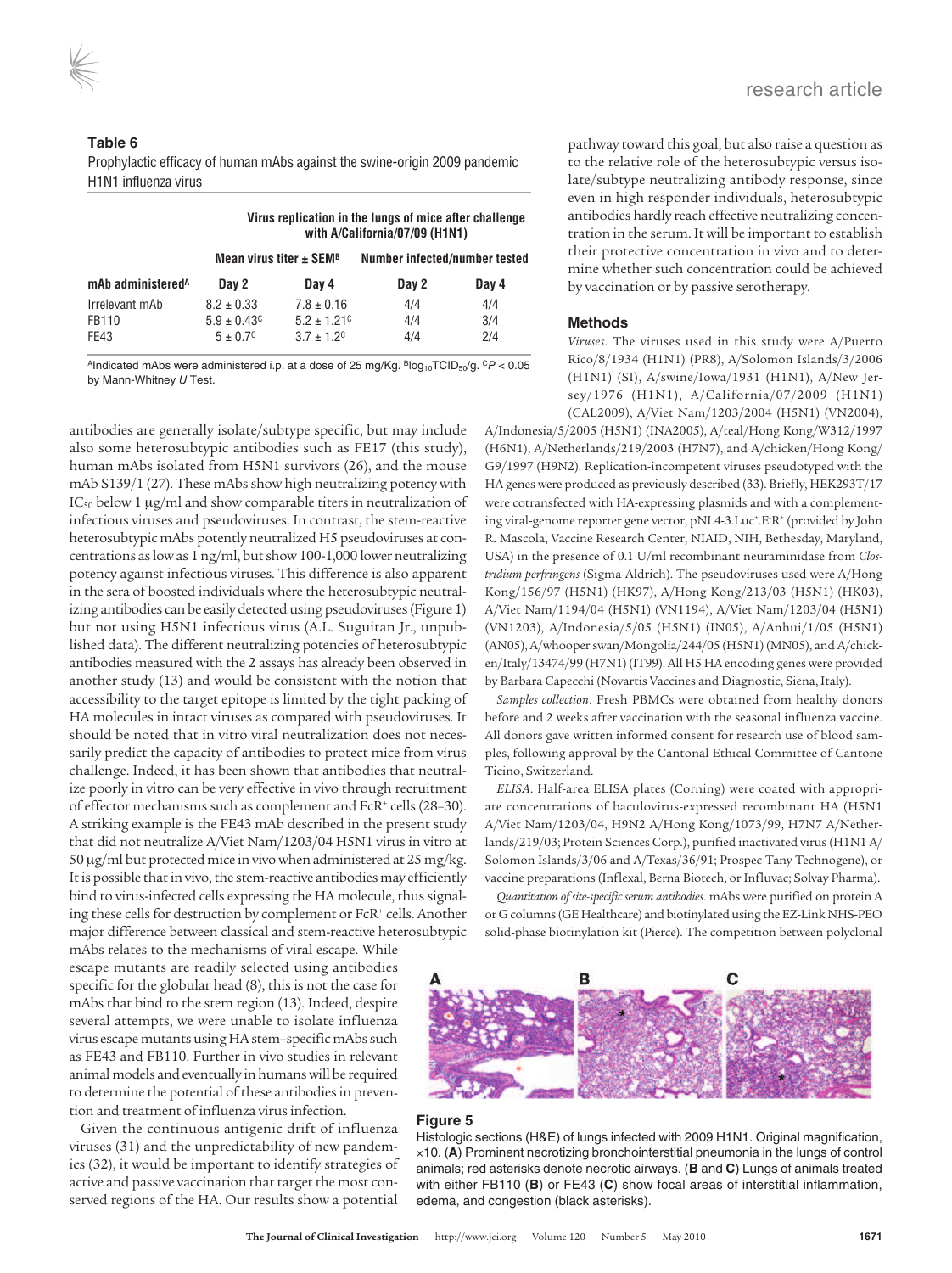serum antibodies and biotinylated mAbs for binding to immobilized antigens was measured by ELISA. Briefly, plasma samples were added to HA-coated plates at different dilutions. After 1 hour, biotinylated mAbs were added at a concentration corresponding to 70%–80% of the maximal OD level, and the mixture was incubated at room temperature for 1 hour. Plates were then washed and bound biotinylated mAb was detected using AP-labeled streptavidin (Jackson Immunoresearch). The percentage of inhibition was tested in duplicates and calculated as follows: (1 – [(ODsample – ODneg ctr)/ (ODpos ctr – ODneg ctr)]) × 100. BD80 value was calculated by interpolation of curves fitted with a 4-parameter nonlinear regression.

*Virus neutralization*. Influenza microneutralization assay was performed using Madin-Darby canine kidney (MDCK) cells and 100 TCID<sub>50</sub> (50% tissue culture infectious doses) of influenza viruses essentially as previously described (34). Briefly, purified mAbs were serially diluted 1:2 prior to mixing with 100 TCID<sub>50</sub> of virus for 1 hour at room temperature prior to addition to monolayers of MDCK cells that were then incubated for a further 3–4 days and examined for cytopathic effect (CPE). Neutralizing titer was defined as the reciprocal of the lowest antibody concentration at which the infectivity of 100 TCID<sub>50</sub> of the appropriate WT virus for MDCK cells was completely neutralized in 50% of the wells. Infectivity was identified by the presence of CPE on day 4, and the titer was calculated by the Reed-Muench method.

*Pseudotyped neutralization assay*. A single-cycle infectivity assay was used to measure the neutralization of luciferase-encoding virions pseudotyped with the desired influenza HA proteins, as previously described (33, 35). Briefly, appropriate dilutions of the virion-containing culture supernatants were preincubated at 37°C for 1 hour with mAbs at various concentrations. The virus-mAb mixtures were added to HEK 293T/17 cells and incubated for 3 days at 37°C. The cells were then lysed with Britelite reagent (Perkin-Elmer), and the RLU in the cell lysates were determined on a luminometer microplate reader (Veritas; Turner Biosystems). The reduction of infectivity was determined by comparing the RLU in the presence and absence of mAbs and expressed as percentage of neutralization. The IC<sub>90</sub> was defined as the sample concentration at which RLU were reduced 90% compared with virus control wells after subtraction of background RLU in cell control wells.

*Isolation of human mAbs*. PBMCs were stained with directly labeled antibodies to CD22 (Pharmingen) and to immunoglobulin IgM, IgD, and IgA. CD22<sup>+</sup> IgM– IgD– IgA– B cells were isolated using FACSAria, pulsed with EBV (50% B958 supernatant) and seeded at 5 cells/well in replicate cultures in medium supplemented with CpG 2006 and irradiated allogeneic PBMCs, as previously described (19). Culture supernatants were screened for the ability to neutralize the H5 VN1194 pseudovirus, and positive cultures were further tested for their ability to neutralize infectious seasonal H1N1 virus. Cultures that scored positive for both H5 pseudovirus and H1N1 virus neutralization were subcloned by limiting dilution. The usage of VH and VL gene segments was determined by sequencing, and analysis for homology to known human V, D, and J genes was performed using the IMGT database.

*ELISA competition assay*. Plates were coated with H5 HA, and competition was performed between unlabeled human mAbs and the murine C179 mAb (Takara Bio Inc.) or biotinylated FLD 21. Briefly, unlabeled competitor mAbs were added to H5-coated plates at 10 μg/ml for 1 hour, followed by the addition of the C179 or FLD 21 mAbs at limiting concentration that was chosen to give a net optical density in the linear part of the titration curve (corresponding to 70%–80% of the maximal OD level). After incubation for 1 hour, the plates were washed and the amount of C179 or FLD 21 mAb bound was detected using anti-mouse alkaline-phosphatase–conjugated antibodies (Southern Biotechnologies) or alkaline-phosphatase–conjugated streptavidin.

*Sensitivity to acid treatment*. HEK293T/17 cells were transfected with an expression plasmid expressing the H5 HA of A/VN/1194/04. Two days after transfection, cells were washed and incubated for 2 minutes at 37°C with an acid buffer (10 mM HEPES, 10 mM 2-(*N*-morpholino) ethanesul-

fonic acid [MES] in PBS, pH 5.0). Untreated or acid-treated HA-transfected cells were then stained with 10 μg/ml of each mAb, and the binding to HA was detected using a secondary antibody by flow cytometry.

*Isolation of escape mutants*. A fixed amount of A/Solomon Islands/3/06 H1N1 virus containing 3  $\times$  10 $^8$  TCID<sub>50</sub> was incubated with a constant amount (0.5 mg/ml) of antibody FE17, FC98, FE43, or FB110 for 1 hour at 37°C and 5% CO2. The incubated mixture was then adsorbed by MDCK cells for 4 hours at 10,000 TCID<sub>50</sub>/well in 96 multi-well plates. Infected cells were then washed twice with PBS and replenished with TPCK-containing fresh medium containing 50 μg/ml of selecting mAbs. CPE of these infected cells was monitored 48–72 hours p.i. Supernatants from CPE-positive wells were harvested for a subsequent round of infection. The HA sequences of these escape variants were examined by routine sequencing techniques.

*HAI*. Antibodies and receptor-destroying enzyme–treated control sera were tested for hemagglutination-inhibiting activity by standard methods using 4 HA units of influenza virus in V-bottom 96-well microtiter plates with 0.5% v/v washed turkey erythrocytes (for H1N1 viruses) or 1.0% v/v washed horse erythrocytes (for H5N1 VN 2004).

*Evaluation of the efficacy of prophylaxis with the human mAbs in mice*. To evaluate prophylactic efficacy, groups of 6- to 8-week-old female BALB/c mice were injected i.p. with 500 or 50 μg (corresponding to 25 and 2.5 mg/kg) purified mAbs (FE17, FE43, or FB110 and a control mAb specific for HCV). When available, ferret hyperimmune antisera raised against recombinant baculovirus-expressed hemagglutinins (H6 HA of H6N1, H7 HA of H7N7, and H9 HA) were employed as positive controls (provided by Hong Jin, MedImmune). For CAL2009, p.i. antiserum (provided by the Centers for Disease Control and Prevention) was used as a positive control. Twentyfour hours after i.p. injection, the mice were bled to determine the serumneutralizing antibody titer achieved by passive transfer and were challenged i.n. with 10 MLD<sub>50</sub> of either PR8, H6N1, VN2004, INA2005, or the H7N7 virus. The mice were monitored daily for survival and weight loss until day 14 p.i. Animals that lost more than 25% of their initial body weight were euthanized in accordance with our animal study protocol.

To evaluate the influence of human mAbs on viral replication, mice were challenged with 10<sup>5</sup> TCID<sub>50</sub> of PR8, H6N1, VN2004, INA2005, G9, CAL2009, or H7N7 virus 24 hours after i.p. injection of 1.0 ml of 0.5 mg/ml preparation of FE17, FE43, the irrelevant mAb, or ferret hyperimmune sera. Mice were sacrificed on days 2 and 4 p.i., and the nasal turbinates, lungs, and brains were collected aseptically. For mice challenged with CAL2009, only lungs were collected. These tissues were homogenized in Leibovitz L-15 medium (Invitrogen) supplemented with an antibiotic-antimycotic solution (Invitrogen) to achieve either a 5% or 10% w/v organ suspension. The organ homogenates were titrated on MDCK cells, and virus titers were determined as reported previously (36). All experiments involving highly pathogenic avian influenza viruses were conducted in a BSL3 containment facility that was approved for use by the US Department of Agriculture and Centers for Disease Control and Prevention. Animal experiments were approved by the NIH Animal Care and Use Committee.

*Tissue staining*. Tissue sections (4–7 μm) from formalin-fixed paraffinembedded lungs were stained with H&E for histopathological evaluation or processed for IHC. Endogenous peroxidase activity was quenched for 10 minutes in a peroxide solution followed by blocking for 10 minutes with 10% normal rabbit serum. Antigen detection for H1N1, H7N7, and H9N2 was achieved using a goat polyclonal antibody against influenza A virus strain USSR (H1N1) (Serotec) at a 1:300 dilution for 60 minutes at room temperature. H5N1 antigen was detected using a goat polyclonal antibody at a 1:1,000 dilution under similar conditions. Following incubation with the primary antibody, a sequential application of biotinylated antibody (rabbit anti-goat BA-5000; Vector Laboratories), avidin-biotinylated horseradish peroxidase macromolecular complex (R.T.U. Vectastain PK-7100;